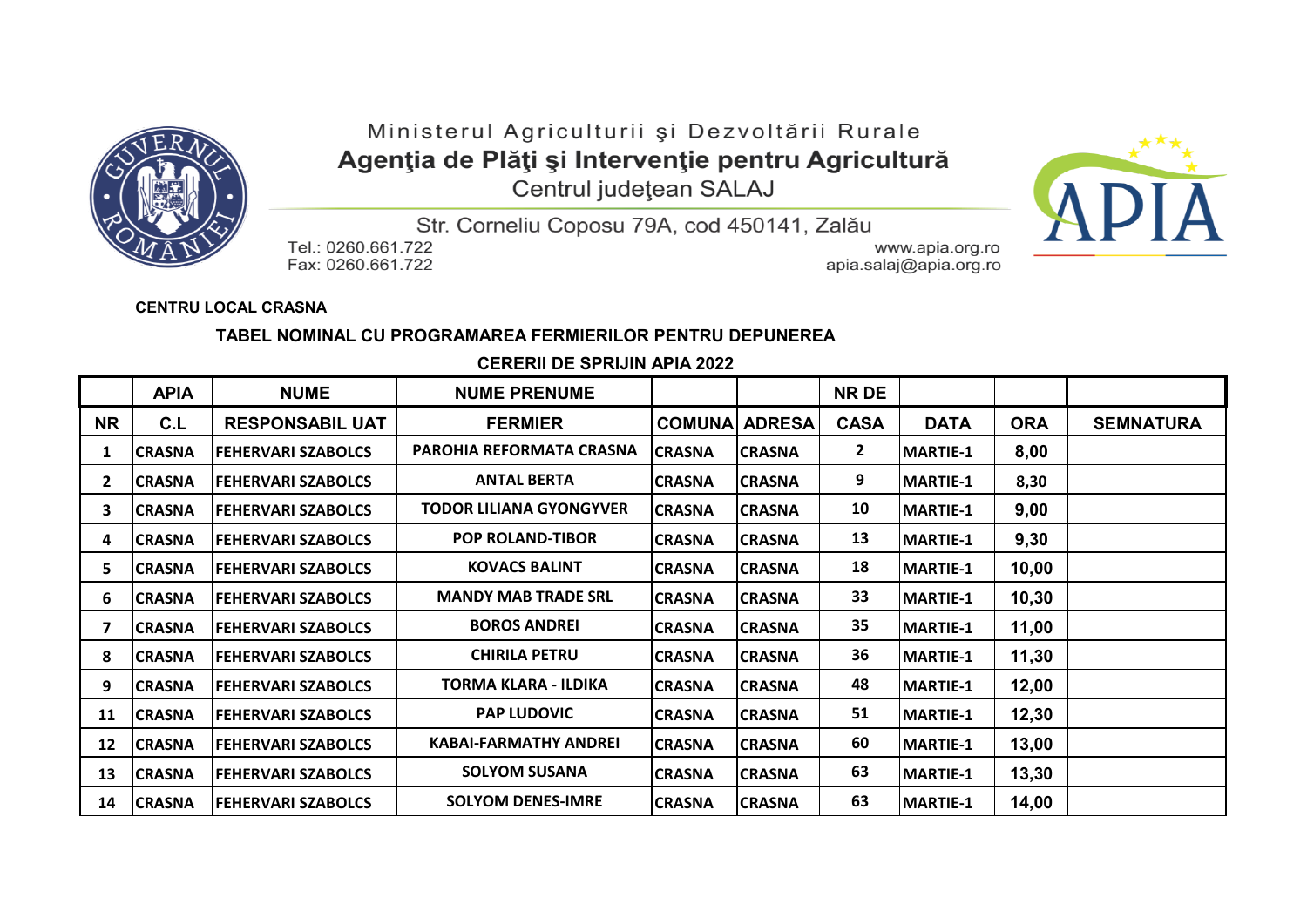| 15 | <b>CRASNA</b> | <b>FEHERVARI SZABOLCS</b> | <b>SOLYOM CSILLA-IBOLYA</b>           | <b>CRASNA</b> | <b>CRASNA</b> | 63  | MARTIE-1        | 14,30  |  |
|----|---------------|---------------------------|---------------------------------------|---------------|---------------|-----|-----------------|--------|--|
| 16 | <b>CRASNA</b> | <b>FEHERVARI SZABOLCS</b> | <b>VADAS LEHEL LEVENTE</b>            | <b>CRASNA</b> | <b>CRASNA</b> | 67  | <b>MARTIE-2</b> | 8,00   |  |
| 17 | <b>CRASNA</b> | <b>FEHERVARI SZABOLCS</b> | <b>BALOG MELINDA-ERZSEBET</b>         | <b>CRASNA</b> | <b>CRASNA</b> | 67  | MARTIE-2        | 8,30   |  |
| 18 | <b>CRASNA</b> | <b>FEHERVARI SZABOLCS</b> | <b>DENES CLARA</b>                    | <b>CRASNA</b> | <b>CRASNA</b> | 70  | <b>MARTIE-2</b> | 9,00   |  |
| 19 | <b>CRASNA</b> | <b>FEHERVARI SZABOLCS</b> | <b>SOLYOM ILEANA</b>                  | <b>CRASNA</b> | <b>CRASNA</b> | 72  | <b>MARTIE-2</b> | 9,30   |  |
| 20 | <b>CRASNA</b> | <b>FEHERVARI SZABOLCS</b> | <b>SZIGYARTO ARPAD</b>                | <b>CRASNA</b> | <b>CRASNA</b> | 74  | <b>MARTIE-2</b> | 10,00  |  |
| 22 | <b>CRASNA</b> | <b>FEHERVARI SZABOLCS</b> | <b>DENES ECATERINA</b>                | <b>CRASNA</b> | <b>CRASNA</b> | 76  | MARTIE-2        | 10, 30 |  |
| 23 | <b>CRASNA</b> | <b>FEHERVARI SZABOLCS</b> | <b>SOLYOM GERGELY</b>                 | <b>CRASNA</b> | <b>CRASNA</b> | 91  | <b>MARTIE-2</b> | 11,00  |  |
| 24 | <b>CRASNA</b> | <b>FEHERVARI SZABOLCS</b> | <b>SZIGYARTO IRMA</b>                 | <b>CRASNA</b> | <b>CRASNA</b> | 93  | MARTIE-2        | 11,30  |  |
| 25 | <b>CRASNA</b> | <b>FEHERVARI SZABOLCS</b> | <b>KOCSIS ELISABETA</b>               | <b>CRASNA</b> | <b>CRASNA</b> | 97  | <b>MARTIE-2</b> | 12,00  |  |
| 26 | <b>CRASNA</b> | <b>FEHERVARI SZABOLCS</b> | <b>TORMA LIDIA</b>                    | <b>CRASNA</b> | <b>CRASNA</b> | 107 | <b>MARTIE-2</b> | 12,30  |  |
| 27 | <b>CRASNA</b> | <b>FEHERVARI SZABOLCS</b> | <b>TORMA ZSOLT-MOZES</b>              | <b>CRASNA</b> | <b>CRASNA</b> | 108 | <b>MARTIE-2</b> | 13,00  |  |
| 28 | <b>CRASNA</b> | <b>FEHERVARI SZABOLCS</b> | PAPP E. ELISABETA INTREPRINDERECRASNA |               | <b>CRASNA</b> | 109 | <b>MARTIE-2</b> | 13,30  |  |
| 29 | <b>CRASNA</b> | <b>FEHERVARI SZABOLCS</b> | <b>SZABO KATALINA</b>                 | <b>CRASNA</b> | <b>CRASNA</b> | 115 | <b>MARTIE-2</b> | 14,00  |  |
| 30 | <b>CRASNA</b> | <b>FEHERVARI SZABOLCS</b> | <b>BIRTA ALEXANDRU</b>                | <b>CRASNA</b> | <b>CRASNA</b> | 140 | <b>MARTIE-2</b> | 14,30  |  |
| 31 | <b>CRASNA</b> | <b>FEHERVARI SZABOLCS</b> | <b>DARABONT IACOB</b>                 | <b>CRASNA</b> | <b>CRASNA</b> | 146 | MARTIE-3        | 8,00   |  |
| 32 | <b>CRASNA</b> | <b>FEHERVARI SZABOLCS</b> | <b>JOZSA BERTA</b>                    | <b>CRASNA</b> | <b>CRASNA</b> | 150 | <b>MARTIE-3</b> | 8,30   |  |
| 34 | <b>CRASNA</b> | <b>FEHERVARI SZABOLCS</b> | <b>BOGYA ARPAD</b>                    | <b>CRASNA</b> | <b>CRASNA</b> | 155 | <b>MARTIE-3</b> | 9,00   |  |
| 35 | <b>CRASNA</b> | <b>FEHERVARI SZABOLCS</b> | <b>LAZAR RAMONA-LAVINIA</b>           | <b>CRASNA</b> | <b>CRASNA</b> | 166 | <b>MARTIE-3</b> | 9,30   |  |
| 36 | <b>CRASNA</b> | <b>FEHERVARI SZABOLCS</b> | SZABO E.S ZOLTAN INTREPRINDERECRASNA  |               | <b>CRASNA</b> | 175 | <b>MARTIE-3</b> | 10,00  |  |
| 37 | <b>CRASNA</b> | <b>FEHERVARI SZABOLCS</b> | <b>MERCAS TEODOR</b>                  | <b>CRASNA</b> | <b>CRASNA</b> | 184 | <b>MARTIE-3</b> | 10,30  |  |
| 38 | <b>CRASNA</b> | <b>FEHERVARI SZABOLCS</b> | <b>SANDOR FLORIN-NICOLAE</b>          | <b>CRASNA</b> | <b>CRASNA</b> | 190 | <b>MARTIE-3</b> | 11,00  |  |
| 39 | <b>CRASNA</b> | <b>FEHERVARI SZABOLCS</b> | <b>BACIU OLIVIA-CODRUTA</b>           | <b>CRASNA</b> | <b>CRASNA</b> | 191 | <b>MARTIE-3</b> | 11,30  |  |
| 40 | <b>CRASNA</b> | <b>FEHERVARI SZABOLCS</b> | <b>HARAKLANYI LIDIA</b>               | <b>CRASNA</b> | <b>CRASNA</b> | 192 | <b>MARTIE-3</b> | 12,00  |  |
| 41 | <b>CRASNA</b> | <b>FEHERVARI SZABOLCS</b> | <b>MAROSI ALEXANDRU</b>               | <b>CRASNA</b> | <b>CRASNA</b> | 195 | <b>MARTIE-3</b> | 12,30  |  |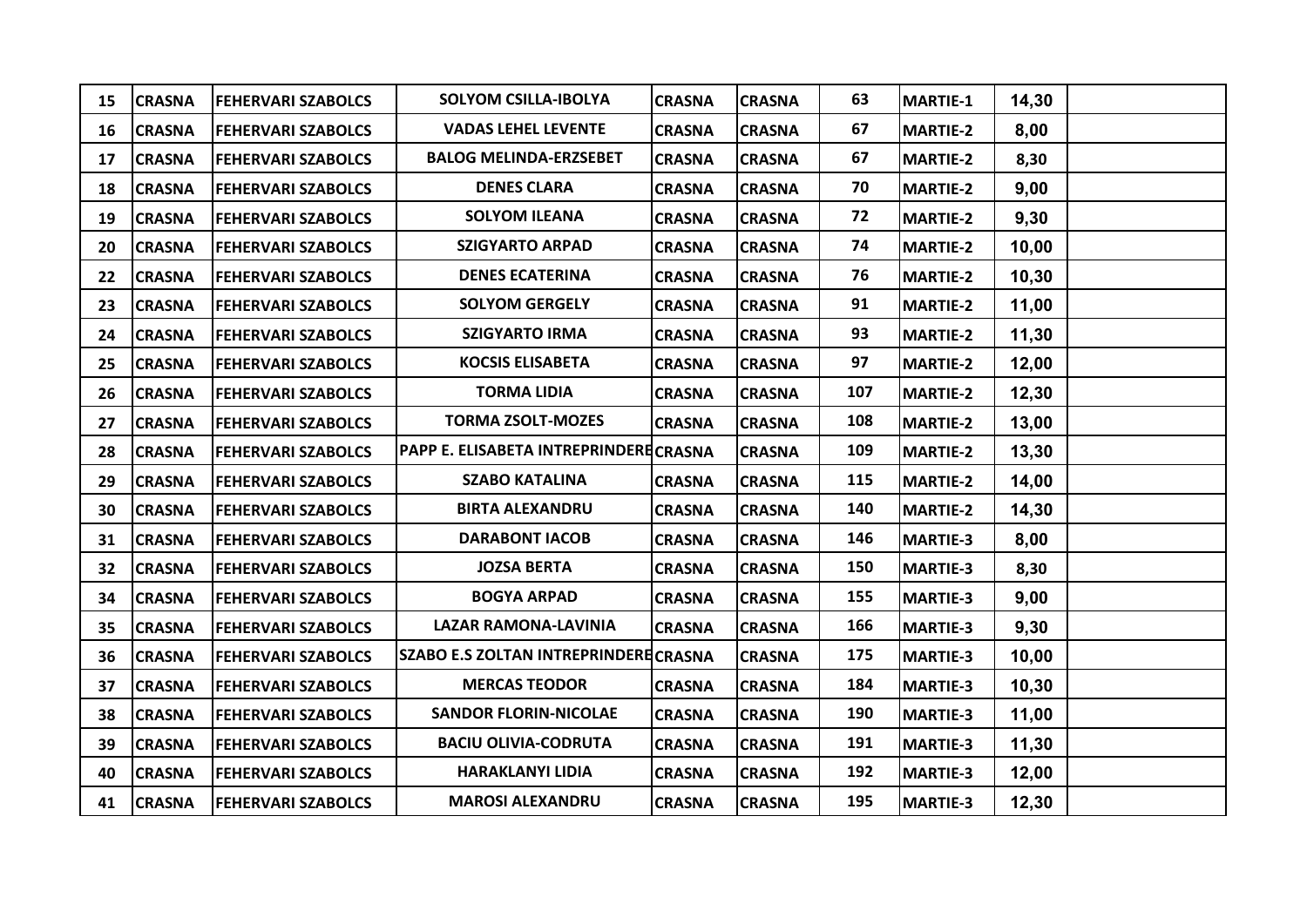| 42 | <b>CRASNA</b> | <b>FEHERVARI SZABOLCS</b> | <b>SZASZ ALEXANDRU</b>                 | <b>CRASNA</b> | <b>CRASNA</b> | 204 | MARTIE-3        | 13,00  |  |
|----|---------------|---------------------------|----------------------------------------|---------------|---------------|-----|-----------------|--------|--|
| 43 | <b>CRASNA</b> | <b>FEHERVARI SZABOLCS</b> | DANILICI OLIVER PERSOANA FIZICA CRASNA |               | <b>CRASNA</b> | 210 | MARTIE-3        | 13,30  |  |
| 45 | <b>CRASNA</b> | <b>FEHERVARI SZABOLCS</b> | <b>SZUCS ALEXANDRU</b>                 | <b>CRASNA</b> | <b>CRASNA</b> | 212 | MARTIE-3        | 14,00  |  |
| 46 | <b>CRASNA</b> | <b>FEHERVARI SZABOLCS</b> | <b>BOROS NICOLAE</b>                   | <b>CRASNA</b> | <b>CRASNA</b> | 217 | <b>MARTIE-3</b> | 14,30  |  |
| 47 | <b>CRASNA</b> | <b>FEHERVARI SZABOLCS</b> | <b>SZASZ CLARA</b>                     | <b>CRASNA</b> | <b>CRASNA</b> | 222 | MARTIE-4        | 8,00   |  |
| 48 | <b>CRASNA</b> | <b>FEHERVARI SZABOLCS</b> | <b>VIZAKNAI ALEXANDRU</b>              | <b>CRASNA</b> | <b>CRASNA</b> | 230 | MARTIE-4        | 8,30   |  |
| 49 | <b>CRASNA</b> | <b>FEHERVARI SZABOLCS</b> | <b>SZASZ BERTA</b>                     | <b>CRASNA</b> | <b>CRASNA</b> | 234 | MARTIE-4        | 9,00   |  |
| 50 | <b>CRASNA</b> | <b>FEHERVARI SZABOLCS</b> | <b>VINCZE ELISABETA</b>                | <b>CRASNA</b> | <b>CRASNA</b> | 235 | MARTIE-4        | 9,30   |  |
| 51 | <b>CRASNA</b> | <b>FEHERVARI SZABOLCS</b> | <b>KATONA IBOLYA</b>                   | <b>CRASNA</b> | <b>CRASNA</b> | 235 | MARTIE-4        | 10,00  |  |
| 52 | <b>CRASNA</b> | <b>FEHERVARI SZABOLCS</b> | <b>VINCZE CLARA</b>                    | <b>CRASNA</b> | <b>CRASNA</b> | 238 | MARTIE-4        | 10, 30 |  |
| 53 | <b>CRASNA</b> | <b>FEHERVARI SZABOLCS</b> | <b>TOTH NICOLAE</b>                    | <b>CRASNA</b> | <b>CRASNA</b> | 242 | MARTIE-4        | 11,00  |  |
| 54 | <b>CRASNA</b> | <b>FEHERVARI SZABOLCS</b> | <b>BOGYA ERZSEBET</b>                  | <b>CRASNA</b> | <b>CRASNA</b> | 243 | MARTIE-4        | 11,30  |  |
| 55 | <b>CRASNA</b> | <b>FEHERVARI SZABOLCS</b> | <b>CSEKE CRISTINA</b>                  | <b>CRASNA</b> | <b>CRASNA</b> | 244 | MARTIE-4        | 12,00  |  |
| 57 | <b>CRASNA</b> | <b>FEHERVARI SZABOLCS</b> | <b>TORMA BERTA</b>                     | <b>CRASNA</b> | <b>CRASNA</b> | 245 | MARTIE-4        | 12, 15 |  |
| 58 | <b>CRASNA</b> | <b>FEHERVARI SZABOLCS</b> | <b>VALKI LUDOVIC</b>                   | <b>CRASNA</b> | <b>CRASNA</b> | 246 | MARTIE-4        | 12,3   |  |
| 59 | <b>CRASNA</b> | <b>FEHERVARI SZABOLCS</b> | <b>BOGYA IRMA</b>                      | <b>CRASNA</b> | <b>CRASNA</b> | 248 | MARTIE-4        | 13,00  |  |
| 60 | <b>CRASNA</b> | <b>FEHERVARI SZABOLCS</b> | <b>SOLYOM ILEANA</b>                   | <b>CRASNA</b> | <b>CRASNA</b> | 256 | MARTIE-4        | 13,15  |  |
| 61 | <b>CRASNA</b> | <b>FEHERVARI SZABOLCS</b> | <b>SZERI CORNELIA</b>                  | <b>CRASNA</b> | <b>CRASNA</b> | 268 | MARTIE-4        | 13;30  |  |
| 62 | <b>CRASNA</b> | <b>FEHERVARI SZABOLCS</b> | <b>CHIS FLORICA</b>                    | <b>CRASNA</b> | <b>CRASNA</b> | 270 | <b>MARTIE-7</b> | 8,00   |  |
| 63 | <b>CRASNA</b> | <b>FEHERVARI SZABOLCS</b> | <b>BODIZS TIBERIU</b>                  | <b>CRASNA</b> | <b>CRASNA</b> | 272 | <b>MARTIE-7</b> | 8,30   |  |
| 64 | <b>CRASNA</b> | <b>FEHERVARI SZABOLCS</b> | <b>MAJOR VASILE</b>                    | <b>CRASNA</b> | <b>CRASNA</b> | 273 | MARTIE-7        | 9,00   |  |
| 65 | <b>CRASNA</b> | <b>FEHERVARI SZABOLCS</b> | <b>KABAI NICOLAE</b>                   | <b>CRASNA</b> | <b>CRASNA</b> | 278 | MARTIE-7        | 9,30   |  |
| 66 | <b>CRASNA</b> | <b>FEHERVARI SZABOLCS</b> | SALAJAN ANDREA-RENATA                  | <b>CRASNA</b> | <b>CRASNA</b> | 278 | MARTIE-7        | 10,00  |  |
| 67 | <b>CRASNA</b> | <b>FEHERVARI SZABOLCS</b> | <b>VIZAKNAI ANDREI</b>                 | <b>CRASNA</b> | <b>CRASNA</b> | 289 | MARTIE-7        | 10,30  |  |
| 69 | <b>CRASNA</b> | <b>FEHERVARI SZABOLCS</b> | <b>HEGEDUS EMERIC</b>                  | <b>CRASNA</b> | <b>CRASNA</b> | 294 | <b>MARTIE-7</b> | 11,00  |  |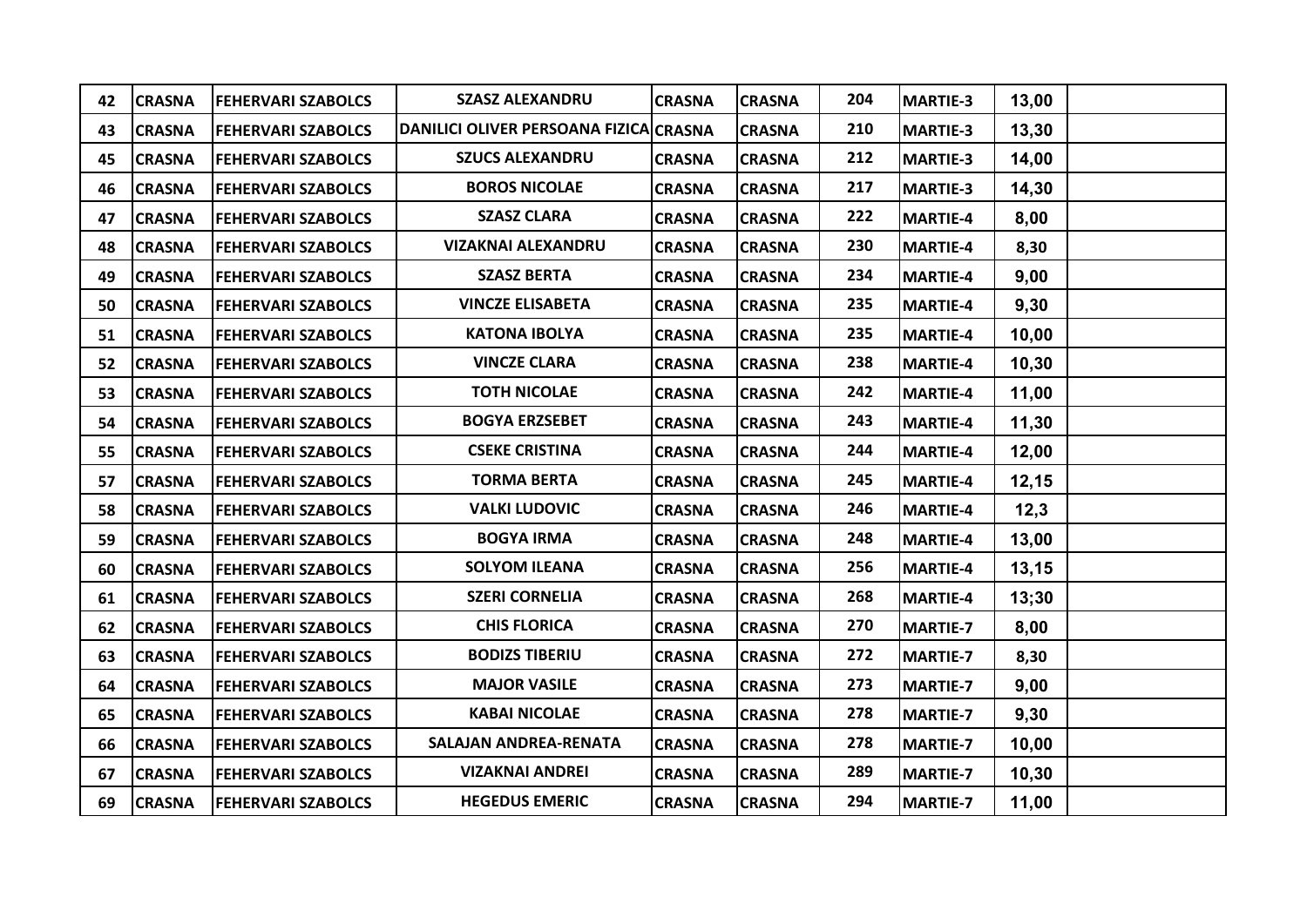| 70 | <b>CRASNA</b> | <b>FEHERVARI SZABOLCS</b> | <b>BODIZS ZOLTAN</b>                | <b>CRASNA</b> | <b>CRASNA</b> | 296 | MARTIE-7        | 11,30 |  |
|----|---------------|---------------------------|-------------------------------------|---------------|---------------|-----|-----------------|-------|--|
| 71 | <b>CRASNA</b> | <b>FEHERVARI SZABOLCS</b> | <b>SZILVESZTER MARIA</b>            | <b>CRASNA</b> | <b>CRASNA</b> | 302 | MARTIE-7        | 12,00 |  |
| 72 | <b>CRASNA</b> | <b>FEHERVARI SZABOLCS</b> | <b>PAP ELISABETA</b>                | <b>CRASNA</b> | <b>CRASNA</b> | 304 | MARTIE-7        | 12,30 |  |
| 73 | <b>CRASNA</b> | <b>FEHERVARI SZABOLCS</b> | <b>NAGY CLARA</b>                   | <b>CRASNA</b> | <b>CRASNA</b> | 309 | MARTIE-7        | 13,00 |  |
| 74 | <b>CRASNA</b> | <b>FEHERVARI SZABOLCS</b> | <b>BOGYA MIKLOS</b>                 | <b>CRASNA</b> | <b>CRASNA</b> | 310 | <b>MARTIE-7</b> | 13,30 |  |
| 75 | <b>CRASNA</b> | <b>FEHERVARI SZABOLCS</b> | <b>BOGYA NICOLAE</b>                | <b>CRASNA</b> | <b>CRASNA</b> | 310 | <b>MARTIE-7</b> | 14,00 |  |
| 76 | <b>CRASNA</b> | <b>FEHERVARI SZABOLCS</b> | <b>HULUJAN FLOARE</b>               | <b>CRASNA</b> | <b>CRASNA</b> | 311 | <b>MARTIE-7</b> | 14,30 |  |
| 77 | <b>CRASNA</b> | <b>FEHERVARI SZABOLCS</b> | <b>BOGYA ANDREI</b>                 | <b>CRASNA</b> | <b>CRASNA</b> | 311 | MARTIE-8        | 8,00  |  |
| 78 | <b>CRASNA</b> | <b>FEHERVARI SZABOLCS</b> | <b>GALGAU ECATERINA</b>             | <b>CRASNA</b> | <b>CRASNA</b> | 323 | MARTIE-8        | 8,30  |  |
| 80 | <b>CRASNA</b> | <b>FEHERVARI SZABOLCS</b> | <b>ZIMA JANOS MARTON</b>            | <b>CRASNA</b> | <b>CRASNA</b> | 325 | MARTIE-8        | 9,00  |  |
| 81 | <b>CRASNA</b> | <b>FEHERVARI SZABOLCS</b> | <b>BALLA GEZA-ISTVAN</b>            | <b>CRASNA</b> | <b>CRASNA</b> | 329 | MARTIE-8        | 9,30  |  |
| 82 | <b>CRASNA</b> | <b>FEHERVARI SZABOLCS</b> | <b>MATHE J. JOZSEF PFA</b>          | <b>CRASNA</b> | <b>CRASNA</b> | 340 | MARTIE-8        | 10,00 |  |
| 83 | <b>CRASNA</b> | <b>FEHERVARI SZABOLCS</b> | HOLHOS SARA HELEN PERSOANA FICRASNA |               | <b>CRASNA</b> | 347 | <b>MARTIE-8</b> | 10,30 |  |
| 84 | <b>CRASNA</b> | <b>FEHERVARI SZABOLCS</b> | <b>HEGEDUS SARA</b>                 | <b>CRASNA</b> | <b>CRASNA</b> | 348 | MARTIE-8        | 11,00 |  |
| 85 | <b>CRASNA</b> | <b>FEHERVARI SZABOLCS</b> | HEGEDUS TIBOR-CSABA INTREPRINCRASNA |               | <b>CRASNA</b> | 348 | <b>MARTIE-8</b> | 11,30 |  |
| 86 | <b>CRASNA</b> | <b>FEHERVARI SZABOLCS</b> | <b>SERES IOAN</b>                   | <b>CRASNA</b> | <b>CRASNA</b> | 365 | <b>MARTIE-8</b> | 12,00 |  |
| 87 | <b>CRASNA</b> | <b>FEHERVARI SZABOLCS</b> | <b>VEKAS ALBERT LEVENTE</b>         | <b>CRASNA</b> | <b>CRASNA</b> | 366 | <b>MARTIE-8</b> | 12,30 |  |
| 88 | <b>CRASNA</b> | <b>FEHERVARI SZABOLCS</b> | PFA PAP DENES ZSOLT                 | <b>CRASNA</b> | <b>CRASNA</b> | 367 | MARTIE-8        | 13,00 |  |
| 89 | <b>CRASNA</b> | <b>FEHERVARI SZABOLCS</b> | <b>SOLYOM SUSANA</b>                | <b>CRASNA</b> | <b>CRASNA</b> | 369 | MARTIE-8        | 13,30 |  |
| 90 | <b>CRASNA</b> | <b>FEHERVARI SZABOLCS</b> | <b>BARABASI ANA-MARIA</b>           | <b>CRASNA</b> | <b>CRASNA</b> | 376 | MARTIE-8        | 14,00 |  |
| 92 | <b>CRASNA</b> | <b>FEHERVARI SZABOLCS</b> | <b>SZUCS ERZEBET</b>                | <b>CRASNA</b> | <b>CRASNA</b> | 377 | MARTIE-8        | 14,30 |  |
| 93 | <b>CRASNA</b> | <b>FEHERVARI SZABOLCS</b> | <b>DANILICI ELISABETA</b>           | <b>CRASNA</b> | <b>CRASNA</b> | 411 | MARTIE-9        | 8,00  |  |
| 94 | <b>CRASNA</b> | <b>FEHERVARI SZABOLCS</b> | <b>SOLYOM LUCA</b>                  | <b>CRASNA</b> | <b>CRASNA</b> | 412 | MARTIE-9        | 8,30  |  |
| 95 | <b>CRASNA</b> | <b>FEHERVARI SZABOLCS</b> | <b>PAP ELISABETA</b>                | <b>CRASNA</b> | <b>CRASNA</b> | 413 | MARTIE-9        | 9,00  |  |
| 96 | <b>CRASNA</b> | <b>FEHERVARI SZABOLCS</b> | <b>TOTH ILONA</b>                   | <b>CRASNA</b> | <b>CRASNA</b> | 416 | MARTIE-9        | 9,30  |  |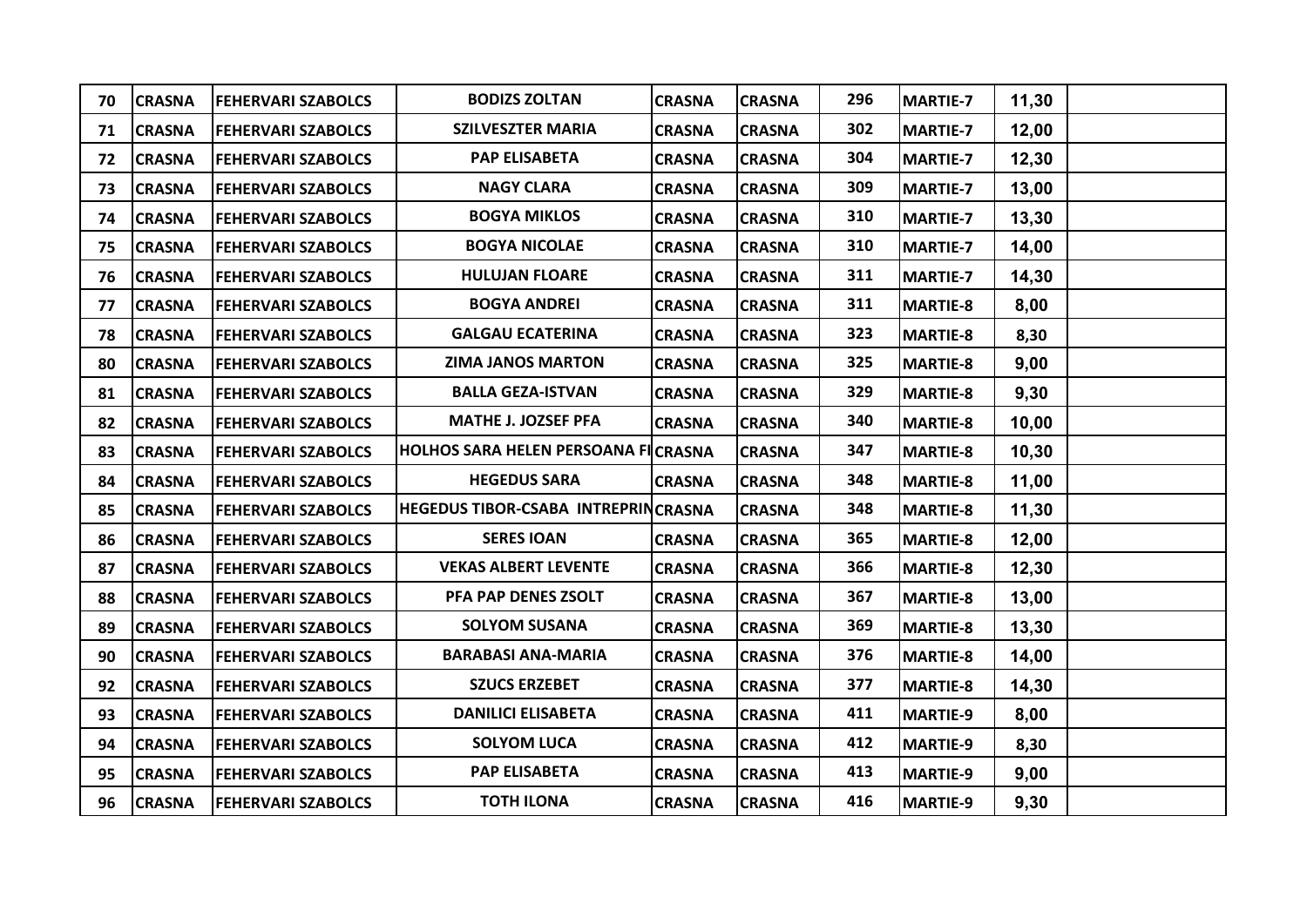| 97  | <b>CRASNA</b> | <b>FEHERVARI SZABOLCS</b> | <b>BOGYA VALENTIN</b>                 | <b>CRASNA</b> | <b>CRASNA</b> | 420 | MARTIE-9        | 10,00  |  |
|-----|---------------|---------------------------|---------------------------------------|---------------|---------------|-----|-----------------|--------|--|
| 98  | <b>CRASNA</b> | <b>FEHERVARI SZABOLCS</b> | <b>AIFTIMOAIEI CLARA</b>              | <b>CRASNA</b> | <b>CRASNA</b> | 421 | <b>MARTIE-9</b> | 10,30  |  |
| 99  | <b>CRASNA</b> | <b>FEHERVARI SZABOLCS</b> | <b>SZIGYARTO ELISABETA</b>            | <b>CRASNA</b> | <b>CRASNA</b> | 425 | <b>MARTIE-9</b> | 11,00  |  |
| 100 | <b>CRASNA</b> | <b>FEHERVARI SZABOLCS</b> | MITRUI ALEXANDRU                      | <b>CRASNA</b> | <b>CRASNA</b> | 427 | <b>MARTIE-9</b> | 11,30  |  |
| 101 | <b>CRASNA</b> | <b>FEHERVARI SZABOLCS</b> | <b>TORMA ALEXANDRU</b>                | <b>CRASNA</b> | <b>CRASNA</b> | 428 | <b>MARTIE-9</b> | 12,00  |  |
| 103 | <b>CRASNA</b> | <b>FEHERVARI SZABOLCS</b> | SERES MIKLOS PERSOANA FIZICA ALCRASNA |               | <b>CRASNA</b> | 429 | <b>MARTIE-9</b> | 12,30  |  |
| 104 | <b>CRASNA</b> | <b>FEHERVARI SZABOLCS</b> | HARAKLANYI ALEXANDRU                  | <b>CRASNA</b> | <b>CRASNA</b> | 430 | <b>MARTIE-9</b> | 13,00  |  |
| 105 | <b>CRASNA</b> | <b>FEHERVARI SZABOLCS</b> | <b>HARAKLANYI ARPAD</b>               | <b>CRASNA</b> | <b>CRASNA</b> | 435 | <b>MARTIE-9</b> | 13,30  |  |
| 106 | <b>CRASNA</b> | <b>FEHERVARI SZABOLCS</b> | <b>BAI AGNES PFA</b>                  | <b>CRASNA</b> | <b>CRASNA</b> | 450 | <b>MARTIE-9</b> | 14,00  |  |
| 107 | <b>CRASNA</b> | <b>FEHERVARI SZABOLCS</b> | <b>BOYTHE LASZLO</b>                  | <b>CRASNA</b> | <b>CRASNA</b> | 453 | <b>MARTIE-9</b> | 14,30  |  |
| 108 | <b>CRASNA</b> | <b>FEHERVARI SZABOLCS</b> | <b>HARAKLANYI MIKLOS</b>              | <b>CRASNA</b> | <b>CRASNA</b> | 455 | MARTIE-10       | 8,00   |  |
| 109 | <b>CRASNA</b> | <b>FEHERVARI SZABOLCS</b> | POP EMIL-ZSOLT                        | <b>CRASNA</b> | <b>CRASNA</b> | 468 | MARTIE-10       | 8,30   |  |
| 110 | <b>CRASNA</b> | <b>FEHERVARI SZABOLCS</b> | <b>POP EMERIC</b>                     | <b>CRASNA</b> | <b>CRASNA</b> | 468 | MARTIE-10       | 9,00   |  |
| 111 | <b>CRASNA</b> | <b>FEHERVARI SZABOLCS</b> | <b>POP VIORICA</b>                    | <b>CRASNA</b> | <b>CRASNA</b> | 468 | MARTIE-10       | 9,30   |  |
| 112 | <b>CRASNA</b> | <b>FEHERVARI SZABOLCS</b> | <b>BOLDIZSAR ARPAD</b>                | <b>CRASNA</b> | <b>CRASNA</b> | 469 | MARTIE-10       | 10,00  |  |
| 113 | <b>CRASNA</b> | <b>FEHERVARI SZABOLCS</b> | <b>CSEKE GABOR</b>                    | <b>CRASNA</b> | <b>CRASNA</b> | 473 | MARTIE-10       | 10, 30 |  |
| 115 | <b>CRASNA</b> | <b>FEHERVARI SZABOLCS</b> | <b>CSEKE EDITA</b>                    | <b>CRASNA</b> | <b>CRASNA</b> | 473 | MARTIE-10       | 11,00  |  |
| 116 | <b>CRASNA</b> | <b>FEHERVARI SZABOLCS</b> | PETKES LAURENTIU                      | <b>CRASNA</b> | <b>CRASNA</b> | 475 | MARTIE-10       | 11,30  |  |
| 117 | <b>CRASNA</b> | <b>FEHERVARI SZABOLCS</b> | <b>SANDOR DORINA</b>                  | <b>CRASNA</b> | <b>CRASNA</b> | 476 | MARTIE-10       | 12,00  |  |
| 118 | <b>CRASNA</b> | <b>FEHERVARI SZABOLCS</b> | <b>DIMENY ARPAD</b>                   | <b>CRASNA</b> | <b>CRASNA</b> | 484 | MARTIE-10       | 12,30  |  |
| 119 | <b>CRASNA</b> | <b>FEHERVARI SZABOLCS</b> | <b>FEHER ILCA</b>                     | <b>CRASNA</b> | <b>CRASNA</b> | 489 | MARTIE-10       | 13,00  |  |
| 120 | <b>CRASNA</b> | <b>FEHERVARI SZABOLCS</b> | <b>JUHOS IOSIF-ATILA</b>              | <b>CRASNA</b> | <b>CRASNA</b> | 491 | MARTIE-10       | 13,30  |  |
| 121 | <b>CRASNA</b> | <b>FEHERVARI SZABOLCS</b> | <b>PAP ANDREI</b>                     | <b>CRASNA</b> | <b>CRASNA</b> | 493 | MARTIE-10       | 14,00  |  |
| 122 | <b>CRASNA</b> | <b>FEHERVARI SZABOLCS</b> | <b>SERES ELISABETA</b>                | <b>CRASNA</b> | <b>CRASNA</b> | 494 | MARTIE-10       | 14,30  |  |
|     | 123 CRASNA    | <b>FEHERVARI SZABOLCS</b> | <b>DIMENY ALEXANDRU</b>               | <b>CRASNA</b> | <b>CRASNA</b> | 498 | MARTIE-11       | 8,00   |  |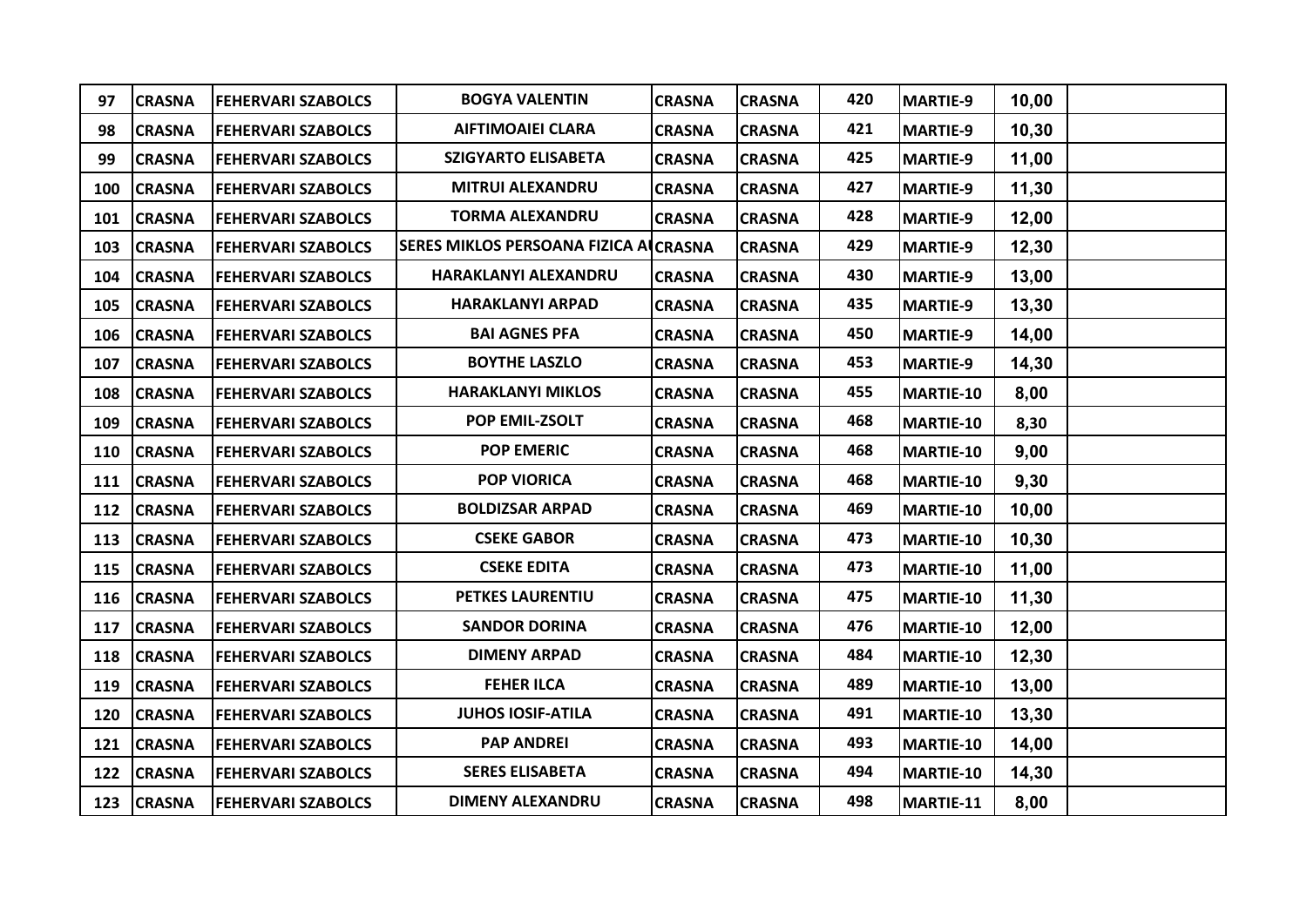| 124 | <b>CRASNA</b> | <b>FEHERVARI SZABOLCS</b> | <b>VINCSE IRMA</b>                          | <b>CRASNA</b> | <b>CRASNA</b> | 499 | MARTIE-11 | 8,30   |  |
|-----|---------------|---------------------------|---------------------------------------------|---------------|---------------|-----|-----------|--------|--|
| 125 | <b>CRASNA</b> | <b>FEHERVARI SZABOLCS</b> | POP ALEXANDRU                               | <b>CRASNA</b> | <b>CRASNA</b> | 504 | MARTIE-11 | 9,00   |  |
| 127 | <b>CRASNA</b> | <b>FEHERVARI SZABOLCS</b> | PAP S.SAMUIL CSABA PERSOANA FICRASNA        |               | <b>CRASNA</b> | 508 | MARTIE-11 | 9,30   |  |
| 128 | <b>CRASNA</b> | <b>FEHERVARI SZABOLCS</b> | <b>VIDER CSABA BALINT</b>                   | <b>CRASNA</b> | <b>CRASNA</b> | 516 | MARTIE-11 | 10,00  |  |
| 129 | <b>CRASNA</b> | <b>FEHERVARI SZABOLCS</b> | <b>HARAKLANYI FERENC</b>                    | <b>CRASNA</b> | <b>CRASNA</b> | 522 | MARTIE-11 | 10,30  |  |
| 130 | <b>CRASNA</b> | <b>FEHERVARI SZABOLCS</b> | <b>SUTO HAJNALKA</b>                        | <b>CRASNA</b> | <b>CRASNA</b> | 529 | MARTIE-11 | 11,00  |  |
| 131 | <b>CRASNA</b> | <b>FEHERVARI SZABOLCS</b> | <b>NAGY FRANCISC</b>                        | <b>CRASNA</b> | <b>CRASNA</b> | 531 | MARTIE-11 | 11,30  |  |
| 132 | <b>CRASNA</b> | <b>FEHERVARI SZABOLCS</b> | <b>BONCZIDAI IULIU</b>                      | <b>CRASNA</b> | <b>CRASNA</b> | 532 | MARTIE-11 | 12,00  |  |
| 133 | <b>CRASNA</b> | <b>FEHERVARI SZABOLCS</b> | <b>DIMENY BENIAMIN</b>                      | <b>CRASNA</b> | <b>CRASNA</b> | 543 | MARTIE-11 | 12,15  |  |
| 134 | <b>CRASNA</b> | <b>FEHERVARI SZABOLCS</b> | <b>DIMENY CLARA</b>                         | <b>CRASNA</b> | <b>CRASNA</b> | 546 | MARTIE-11 | 12,3   |  |
| 135 | <b>CRASNA</b> | <b>FEHERVARI SZABOLCS</b> | <b>BOROS KLARA</b>                          | <b>CRASNA</b> | <b>CRASNA</b> | 547 | MARTIE-11 | 13,00  |  |
| 136 | <b>CRASNA</b> | <b>FEHERVARI SZABOLCS</b> | CIULEAN MARIANA INTREPRINDERICRASNA         |               | <b>CRASNA</b> | 551 | MARTIE-11 | 13,15  |  |
| 138 | <b>CRASNA</b> | <b>FEHERVARI SZABOLCS</b> | <b>BREDA STEFAN</b>                         | <b>CRASNA</b> | <b>CRASNA</b> | 551 | MARTIE-11 | 13;30  |  |
| 139 | <b>CRASNA</b> | <b>FEHERVARI SZABOLCS</b> | <b>CIULEAN MIRCEA DOREL</b>                 | <b>CRASNA</b> | <b>CRASNA</b> | 551 | MARTIE-14 | 8,00   |  |
| 140 | <b>CRASNA</b> | <b>FEHERVARI SZABOLCS</b> | CIULEAN CIPRIAN DANIEL INTREPRICRASNA       |               | <b>CRASNA</b> | 551 | MARTIE-14 | 8,30   |  |
| 141 | <b>CRASNA</b> | <b>FEHERVARI SZABOLCS</b> | <b>MOISA ANDREI</b>                         | <b>CRASNA</b> | <b>CRASNA</b> | 552 | MARTIE-14 | 9,00   |  |
| 142 | <b>CRASNA</b> | <b>FEHERVARI SZABOLCS</b> | <b>LUPOU NICOLAE-RUDOLF</b>                 | <b>CRASNA</b> | <b>CRASNA</b> | 556 | MARTIE-14 | 9,30   |  |
| 143 | <b>CRASNA</b> | <b>FEHERVARI SZABOLCS</b> | <b>SZABO IRMA</b>                           | <b>CRASNA</b> | <b>CRASNA</b> | 563 | MARTIE-14 | 10,00  |  |
| 144 | <b>CRASNA</b> | <b>FEHERVARI SZABOLCS</b> | <b>PAP ALEXANDRU</b>                        | <b>CRASNA</b> | <b>CRASNA</b> | 587 | MARTIE-14 | 10, 30 |  |
| 145 | <b>CRASNA</b> | <b>FEHERVARI SZABOLCS</b> | <b>VIZAKNAI ANDREA AGNES</b>                | <b>CRASNA</b> | <b>CRASNA</b> | 598 | MARTIE-14 | 11,00  |  |
| 146 | <b>CRASNA</b> | <b>FEHERVARI SZABOLCS</b> | PAP CLARA PERSOANA FIZICA AUTOCRASNA        |               | <b>CRASNA</b> | 606 | MARTIE-14 | 11,30  |  |
| 147 | <b>CRASNA</b> | <b>FEHERVARI SZABOLCS</b> | <b>HAJAS CLARA</b>                          | <b>CRASNA</b> | <b>CRASNA</b> | 612 | MARTIE-14 | 12,00  |  |
| 148 | <b>CRASNA</b> | <b>FEHERVARI SZABOLCS</b> | <b>BOGYA N. FERENC INTREPRINDERE CRASNA</b> |               | <b>CRASNA</b> | 626 | MARTIE-14 | 12,30  |  |
| 150 | <b>CRASNA</b> | <b>FEHERVARI SZABOLCS</b> | <b>PAP LUDOVIC</b>                          | <b>CRASNA</b> | <b>CRASNA</b> | 629 | MARTIE-14 | 13,00  |  |
|     | 151 CRASNA    | <b>FEHERVARI SZABOLCS</b> | <b>KOVACS SUSANA</b>                        | <b>CRASNA</b> | <b>CRASNA</b> | 644 | MARTIE-14 | 13,30  |  |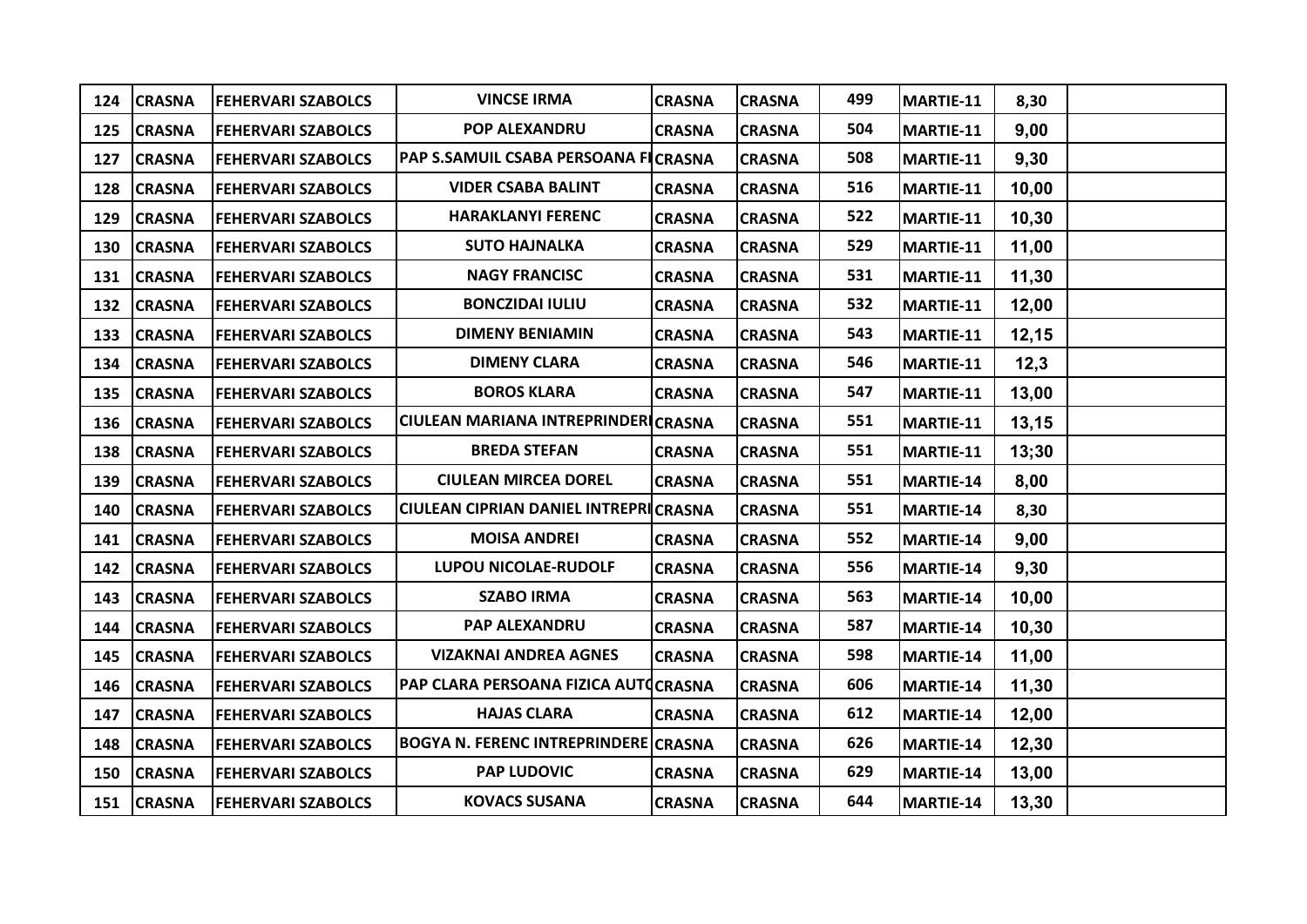|     | 152 CRASNA    | <b>FEHERVARI SZABOLCS</b> | <b>CSEKE BENIAMIN</b>                        | <b>CRASNA</b> | <b>CRASNA</b> | 649 | MARTIE-14 | 14,00 |  |
|-----|---------------|---------------------------|----------------------------------------------|---------------|---------------|-----|-----------|-------|--|
|     | 153 CRASNA    | <b>FEHERVARI SZABOLCS</b> | <b>BOGYA MIHAI</b>                           | <b>CRASNA</b> | <b>CRASNA</b> | 651 | MARTIE-14 | 14,30 |  |
|     | 154 CRASNA    | <b>FEHERVARI SZABOLCS</b> | <b>TORMA ANDREI</b>                          | <b>CRASNA</b> | <b>CRASNA</b> | 653 | MARTIE-15 | 8,00  |  |
|     | 155 CRASNA    | <b>FEHERVARI SZABOLCS</b> | <b>SZABO SANDOR ANDRAS</b>                   | <b>CRASNA</b> | <b>CRASNA</b> | 655 | MARTIE-15 | 8,30  |  |
|     | 156 CRASNA    | <b>FEHERVARI SZABOLCS</b> | <b>BALLA ISTVAN</b>                          | <b>CRASNA</b> | <b>CRASNA</b> | 673 | MARTIE-15 | 9,00  |  |
| 157 | <b>CRASNA</b> | <b>FEHERVARI SZABOLCS</b> | <b>SERES SARA</b>                            | <b>CRASNA</b> | <b>CRASNA</b> | 676 | MARTIE-15 | 9,30  |  |
| 158 | <b>CRASNA</b> | <b>FEHERVARI SZABOLCS</b> | <b>BARICSAN EMESE PERSOANA FIZICA CRASNA</b> |               | <b>CRASNA</b> | 680 | MARTIE-15 | 10,00 |  |
| 159 | <b>CRASNA</b> | <b>FEHERVARI SZABOLCS</b> | <b>SOLYOM SANDOR</b>                         | <b>CRASNA</b> | <b>CRASNA</b> | 684 | MARTIE-15 | 10,30 |  |
|     | 161 CRASNA    | <b>FEHERVARI SZABOLCS</b> | <b>SANDOR MIHAI</b>                          | <b>CRASNA</b> | <b>CRASNA</b> | 689 | MARTIE-15 | 11,00 |  |
| 162 | <b>CRASNA</b> | <b>FEHERVARI SZABOLCS</b> | <b>ONACA AUREL</b>                           | <b>CRASNA</b> | <b>CRASNA</b> | 703 | MARTIE-15 | 11,30 |  |
| 163 | <b>CRASNA</b> | <b>FEHERVARI SZABOLCS</b> | <b>VERES LUDOVIC</b>                         | <b>CRASNA</b> | <b>CRASNA</b> | 709 | MARTIE-15 | 12,00 |  |
| 164 | <b>CRASNA</b> | <b>FEHERVARI SZABOLCS</b> | <b>KOCSIS SUSANA</b>                         | <b>CRASNA</b> | <b>CRASNA</b> | 711 | MARTIE-15 | 12,30 |  |
| 165 | <b>CRASNA</b> | <b>FEHERVARI SZABOLCS</b> | <b>VIDER ELENA</b>                           | <b>CRASNA</b> | <b>CRASNA</b> | 712 | MARTIE-15 | 13,00 |  |
| 166 | <b>CRASNA</b> | <b>FEHERVARI SZABOLCS</b> | <b>TOTH MAGDALENA</b>                        | <b>CRASNA</b> | <b>CRASNA</b> | 715 | MARTIE-15 | 13,30 |  |
| 167 | <b>CRASNA</b> | <b>FEHERVARI SZABOLCS</b> | <b>VINCZE ARPAD</b>                          | <b>CRASNA</b> | <b>CRASNA</b> | 736 | MARTIE-15 | 14,00 |  |
| 168 | <b>CRASNA</b> | <b>FEHERVARI SZABOLCS</b> | <b>KATONA BERTA</b>                          | <b>CRASNA</b> | <b>CRASNA</b> | 742 | MARTIE-15 | 14,30 |  |
| 169 | <b>CRASNA</b> | <b>FEHERVARI SZABOLCS</b> | <b>NEMES LUCRETIA</b>                        | <b>CRASNA</b> | <b>CRASNA</b> | 761 | MARTIE-16 | 8,00  |  |
| 170 | <b>CRASNA</b> | <b>FEHERVARI SZABOLCS</b> | <b>SOLYOM MARIA</b>                          | <b>CRASNA</b> | <b>CRASNA</b> | 767 | MARTIE-16 | 8,30  |  |
| 171 | <b>CRASNA</b> | <b>FEHERVARI SZABOLCS</b> | <b>KOCSIS ARPAD</b>                          | <b>CRASNA</b> | <b>CRASNA</b> | 794 | MARTIE-16 | 9,00  |  |
| 173 | <b>CRASNA</b> | <b>FEHERVARI SZABOLCS</b> | KOCSIS TIBOR PERSOANA FIZICA AUCRASNA        |               | <b>CRASNA</b> | 794 | MARTIE-16 | 9,30  |  |
|     | 174 CRASNA    | <b>FEHERVARI SZABOLCS</b> | <b>SZUCS JOZSEF</b>                          | <b>CRASNA</b> | <b>CRASNA</b> | 796 | MARTIE-16 | 10,00 |  |
| 175 | <b>CRASNA</b> | <b>FEHERVARI SZABOLCS</b> | <b>JAKO ELISABETA</b>                        | <b>CRASNA</b> | <b>CRASNA</b> | 799 | MARTIE-16 | 10,30 |  |
|     | 176 CRASNA    | <b>FEHERVARI SZABOLCS</b> | <b>BOROS ELISABETA</b>                       | <b>CRASNA</b> | <b>CRASNA</b> | 800 | MARTIE-16 | 11,00 |  |
| 177 | <b>CRASNA</b> | <b>FEHERVARI SZABOLCS</b> | <b>SZABO CLARA</b>                           | <b>CRASNA</b> | <b>CRASNA</b> | 806 | MARTIE-16 | 11,30 |  |
|     | 178 CRASNA    | <b>FEHERVARI SZABOLCS</b> | <b>SZUCS ELISABETA</b>                       | <b>CRASNA</b> | <b>CRASNA</b> | 807 | MARTIE-16 | 12,00 |  |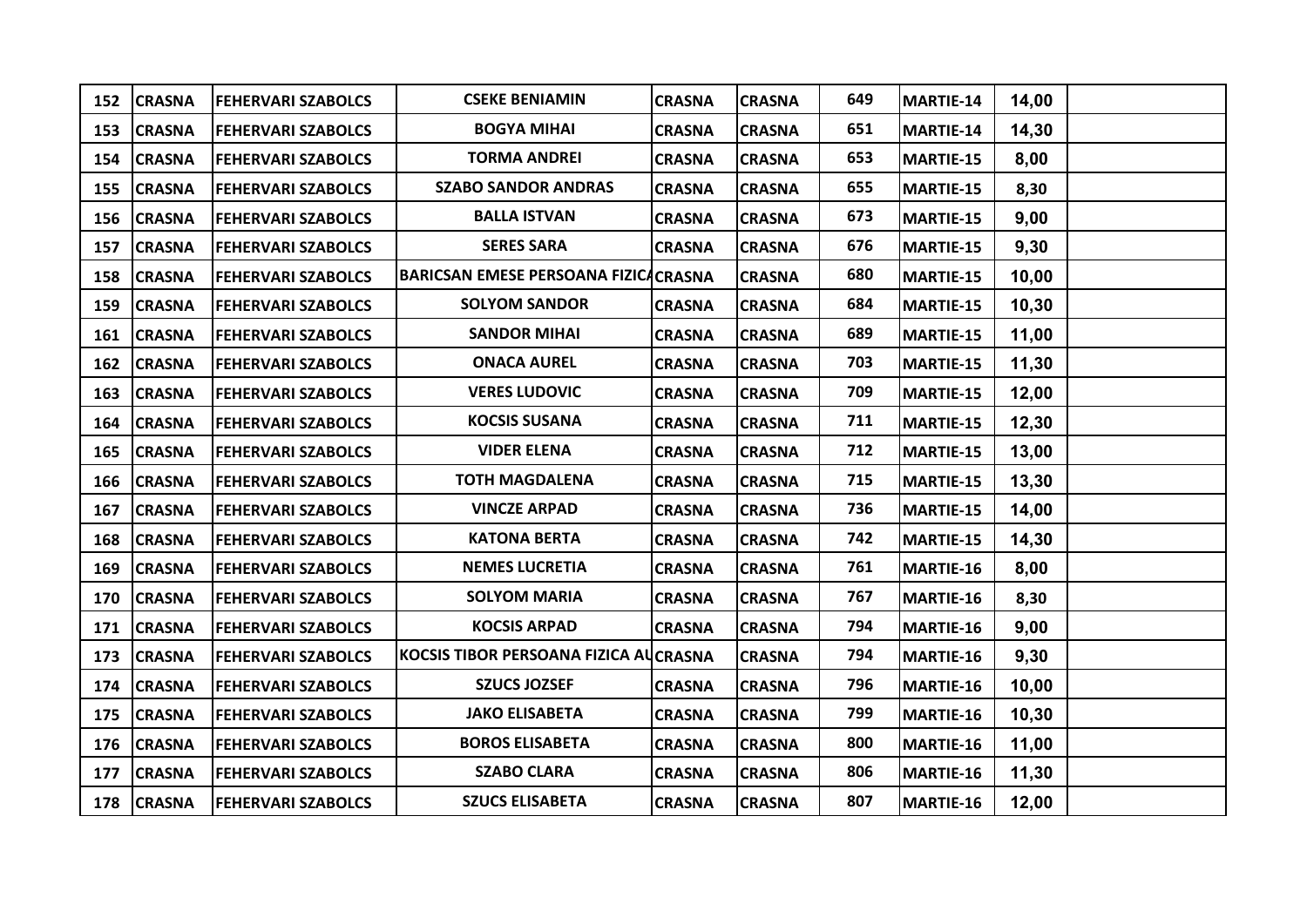| 179 | <b>CRASNA</b> | <b>FEHERVARI SZABOLCS</b> | <b>KOCSIS LASZLO-CSABA</b> | <b>CRASNA</b> | <b>CRASNA</b> | 835 | MARTIE-16 | 12,30 |  |
|-----|---------------|---------------------------|----------------------------|---------------|---------------|-----|-----------|-------|--|
| 180 | <b>CRASNA</b> | <b>FEHERVARI SZABOLCS</b> | <b>KOCSIS MELINDA</b>      | <b>CRASNA</b> | <b>CRASNA</b> | 835 | MARTIE-16 | 13,00 |  |
| 181 | <b>CRASNA</b> | <b>FEHERVARI SZABOLCS</b> | <b>CSEKE ARPAD</b>         | <b>CRASNA</b> | <b>CRASNA</b> | 842 | MARTIE-16 | 13,30 |  |
| 182 | <b>CRASNA</b> | <b>FEHERVARI SZABOLCS</b> | <b>LUKACS BERTA</b>        | <b>CRASNA</b> | <b>CRASNA</b> | 847 | MARTIE-16 | 14,00 |  |
| 183 | <b>CRASNA</b> | <b>FEHERVARI SZABOLCS</b> | <b>UNGURUSAN FLOARE</b>    | <b>CRASNA</b> | <b>CRASNA</b> | 858 | MARTIE-16 | 14,30 |  |
| 185 | <b>CRASNA</b> | <b>FEHERVARI SZABOLCS</b> | <b>VIZAKNAI ALEXANDRU</b>  | <b>CRASNA</b> | <b>CRASNA</b> | 860 | MARTIE-17 | 8,00  |  |
| 186 | <b>CRASNA</b> | <b>FEHERVARI SZABOLCS</b> | <b>TORMA IRMA</b>          | <b>CRASNA</b> | <b>CRASNA</b> | 861 | MARTIE-17 | 8,30  |  |
| 187 | <b>CRASNA</b> | <b>FEHERVARI SZABOLCS</b> | <b>BOROS ARPAD</b>         | <b>CRASNA</b> | <b>CRASNA</b> | 862 | MARTIE-17 | 9,00  |  |
| 188 | <b>CRASNA</b> | <b>FEHERVARI SZABOLCS</b> | PAP A.E. TIBOR PFA         | <b>CRASNA</b> | <b>CRASNA</b> | 863 | MARTIE-17 | 9,30  |  |
| 189 | <b>CRASNA</b> | <b>FEHERVARI SZABOLCS</b> | <b>BOROS LIDIA</b>         | <b>CRASNA</b> | <b>CRASNA</b> | 878 | MARTIE-17 | 10,00 |  |
| 190 | <b>CRASNA</b> | <b>FEHERVARI SZABOLCS</b> | <b>SZUCS MIHALY</b>        | <b>CRASNA</b> | <b>CRASNA</b> | 886 | MARTIE-17 | 10,30 |  |
| 191 | <b>CRASNA</b> | <b>FEHERVARI SZABOLCS</b> | <b>SZABO ANDREI</b>        | <b>CRASNA</b> | <b>CRASNA</b> | 891 | MARTIE-17 | 11,00 |  |
| 192 | <b>CRASNA</b> | <b>FEHERVARI SZABOLCS</b> | <b>TOTH SUSANA</b>         | <b>CRASNA</b> | <b>CRASNA</b> | 900 | MARTIE-17 | 11,30 |  |
| 193 | <b>CRASNA</b> | <b>FEHERVARI SZABOLCS</b> | <b>SERES KLARA PFA</b>     | <b>CRASNA</b> | <b>CRASNA</b> | 901 | MARTIE-17 | 12,00 |  |
| 194 | <b>CRASNA</b> | <b>FEHERVARI SZABOLCS</b> | <b>SERES LAJOS</b>         | <b>CRASNA</b> | <b>CRASNA</b> | 901 | MARTIE-17 | 12,30 |  |
| 196 | <b>CRASNA</b> | <b>FEHERVARI SZABOLCS</b> | <b>NEMETH CLARA</b>        | <b>CRASNA</b> | <b>CRASNA</b> | 902 | MARTIE-17 | 13,00 |  |
| 197 | <b>CRASNA</b> | <b>FEHERVARI SZABOLCS</b> | <b>SZUCS FRANCISC</b>      | <b>CRASNA</b> | <b>CRASNA</b> | 906 | MARTIE-17 | 13,30 |  |
| 198 | <b>CRASNA</b> | <b>FEHERVARI SZABOLCS</b> | <b>SOLYOM ELISABETA</b>    | <b>CRASNA</b> | <b>CRASNA</b> | 907 | MARTIE-17 | 14,00 |  |
| 199 | <b>CRASNA</b> | <b>FEHERVARI SZABOLCS</b> | <b>MARKUS DANILA</b>       | <b>CRASNA</b> | <b>CRASNA</b> | 908 | MARTIE-17 | 14,30 |  |
| 200 | <b>CRASNA</b> | <b>FEHERVARI SZABOLCS</b> | <b>VALKI SUSANA</b>        | <b>CRASNA</b> | <b>CRASNA</b> | 909 | MARTIE-18 | 8,00  |  |
| 201 | <b>CRASNA</b> | <b>FEHERVARI SZABOLCS</b> | <b>VINCZE ARPAD</b>        | <b>CRASNA</b> | <b>CRASNA</b> | 910 | MARTIE-18 | 8,30  |  |
| 202 | <b>CRASNA</b> | <b>FEHERVARI SZABOLCS</b> | <b>KOVACS ELISABETA</b>    | <b>CRASNA</b> | <b>CRASNA</b> | 911 | MARTIE-18 | 9,00  |  |
| 203 | <b>CRASNA</b> | <b>FEHERVARI SZABOLCS</b> | <b>BOROS ERZSEBET</b>      | <b>CRASNA</b> | <b>CRASNA</b> | 915 | MARTIE-18 | 9,30  |  |
| 204 | <b>CRASNA</b> | <b>FEHERVARI SZABOLCS</b> | <b>BOROS DANILA</b>        | <b>CRASNA</b> | <b>CRASNA</b> | 916 | MARTIE-18 | 10,00 |  |
|     | 205 CRASNA    | <b>FEHERVARI SZABOLCS</b> | <b>NAGY ILEANA</b>         | <b>CRASNA</b> | <b>CRASNA</b> | 920 | MARTIE-18 | 10,30 |  |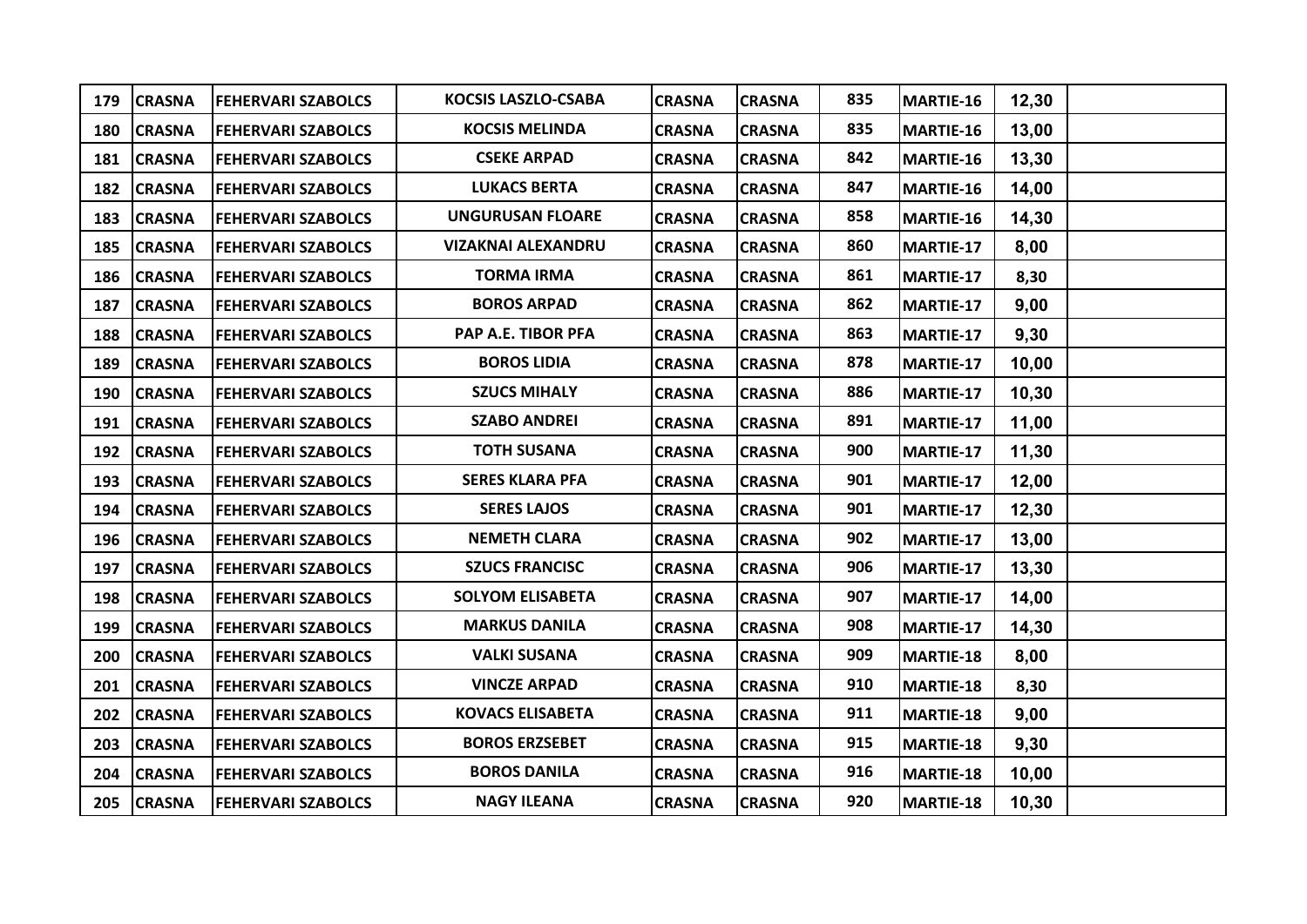| 206 | <b>CRASNA</b> | <b>FEHERVARI SZABOLCS</b> | <b>BARANY BERTA</b>               | <b>CRASNA</b> | <b>CRASNA</b> | 925  | MARTIE-18 | 11,00 |  |
|-----|---------------|---------------------------|-----------------------------------|---------------|---------------|------|-----------|-------|--|
| 208 | <b>CRASNA</b> | <b>FEHERVARI SZABOLCS</b> | <b>IACOB AURELIA</b>              | <b>CRASNA</b> | <b>CRASNA</b> | 950  | MARTIE-18 | 11,30 |  |
| 209 | <b>CRASNA</b> | <b>FEHERVARI SZABOLCS</b> | <b>CHIS NICOLAE</b>               | <b>CRASNA</b> | <b>CRASNA</b> | 954  | MARTIE-18 | 12,00 |  |
| 210 | <b>CRASNA</b> | <b>FEHERVARI SZABOLCS</b> | BISERICA ORTODOXA ROMANA CRCRASNA |               | <b>CRASNA</b> | 954  | MARTIE-18 | 12,15 |  |
| 211 | <b>CRASNA</b> | <b>FEHERVARI SZABOLCS</b> | <b>BALLA ARPAD</b>                | <b>CRASNA</b> | <b>CRASNA</b> | 958  | MARTIE-18 | 12,3  |  |
| 212 | <b>CRASNA</b> | <b>FEHERVARI SZABOLCS</b> | <b>BENKO IRMA</b>                 | <b>CRASNA</b> | <b>CRASNA</b> | 958  | MARTIE-18 | 13,00 |  |
| 213 | <b>CRASNA</b> | <b>FEHERVARI SZABOLCS</b> | <b>BENKO GYULA CSABA PFA</b>      | <b>CRASNA</b> | <b>CRASNA</b> | 958  | MARTIE-18 | 13,15 |  |
| 214 | <b>CRASNA</b> | <b>FEHERVARI SZABOLCS</b> | PETER TAMAS-ERNO                  | <b>CRASNA</b> | <b>CRASNA</b> | 959  | MARTIE-18 | 13;30 |  |
| 215 | <b>CRASNA</b> | <b>FEHERVARI SZABOLCS</b> | <b>KATONA SUSANA</b>              | <b>CRASNA</b> | <b>CRASNA</b> | 971  | MARTIE-21 | 8,00  |  |
| 216 | <b>CRASNA</b> | <b>FEHERVARI SZABOLCS</b> | <b>KATONA MARIA</b>               | <b>CRASNA</b> | <b>CRASNA</b> | 972  | MARTIE-21 | 8,30  |  |
| 217 | <b>CRASNA</b> | <b>FEHERVARI SZABOLCS</b> | <b>KATONA ARPAD</b>               | <b>CRASNA</b> | <b>CRASNA</b> | 974  | MARTIE-21 | 9,00  |  |
| 219 | <b>CRASNA</b> | <b>FEHERVARI SZABOLCS</b> | <b>NYESTE NICOLAE</b>             | <b>CRASNA</b> | <b>CRASNA</b> | 1036 | MARTIE-21 | 9,30  |  |
| 220 | <b>CRASNA</b> | <b>FEHERVARI SZABOLCS</b> | <b>VINCZE ILEANA</b>              | <b>CRASNA</b> | <b>CRASNA</b> | 1039 | MARTIE-21 | 10,00 |  |
| 221 | <b>CRASNA</b> | <b>FEHERVARI SZABOLCS</b> | <b>VADAS ARPAD</b>                | <b>CRASNA</b> | <b>CRASNA</b> | 1042 | MARTIE-21 | 10,30 |  |
| 222 | <b>CRASNA</b> | <b>FEHERVARI SZABOLCS</b> | <b>VINCZE MARIA</b>               | <b>CRASNA</b> | <b>CRASNA</b> | 1045 | MARTIE-21 | 11,00 |  |
| 223 | <b>CRASNA</b> | <b>FEHERVARI SZABOLCS</b> | <b>SZIGYARTO SUSANA</b>           | <b>CRASNA</b> | <b>CRASNA</b> | 1056 | MARTIE-21 | 11,30 |  |
| 224 | <b>CRASNA</b> | <b>FEHERVARI SZABOLCS</b> | <b>HOSU AUREL</b>                 | <b>CRASNA</b> | <b>CRASNA</b> | 1062 | MARTIE-21 | 12,00 |  |
| 225 | <b>CRASNA</b> | <b>FEHERVARI SZABOLCS</b> | <b>DIMENY NICOLAE</b>             | <b>CRASNA</b> | <b>CRASNA</b> | 1080 | MARTIE-21 | 12,30 |  |
| 226 | <b>CRASNA</b> | <b>FEHERVARI SZABOLCS</b> | <b>DIMENY MIKLOS</b>              | <b>CRASNA</b> | <b>CRASNA</b> | 1080 | MARTIE-21 | 13,00 |  |
| 227 | <b>CRASNA</b> | <b>FEHERVARI SZABOLCS</b> | <b>SZEKELY ALEXANDRU</b>          | <b>CRASNA</b> | <b>CRASNA</b> | 1098 | MARTIE-21 | 13,30 |  |
| 228 | <b>CRASNA</b> | <b>FEHERVARI SZABOLCS</b> | <b>NYESTE IRMA</b>                | <b>CRASNA</b> | <b>CRASNA</b> | 1106 | MARTIE-21 | 14,00 |  |
| 229 | <b>CRASNA</b> | <b>FEHERVARI SZABOLCS</b> | <b>DIMENY ERNEST PFA</b>          | <b>CRASNA</b> | <b>CRASNA</b> | 1109 | MARTIE-21 | 14,30 |  |
| 231 | <b>CRASNA</b> | <b>FEHERVARI SZABOLCS</b> | <b>DARABAN IOAN</b>               | <b>CRASNA</b> | <b>CRASNA</b> | 1115 | MARTIE-22 | 8,00  |  |
| 232 | <b>CRASNA</b> | <b>FEHERVARI SZABOLCS</b> | <b>PAP ELISABETA</b>              | <b>CRASNA</b> | <b>CRASNA</b> | 1116 | MARTIE-22 | 8,30  |  |
|     | 233 CRASNA    | <b>FEHERVARI SZABOLCS</b> | <b>KABAI SARA</b>                 | <b>CRASNA</b> | <b>CRASNA</b> | 1125 | MARTIE-22 | 9,00  |  |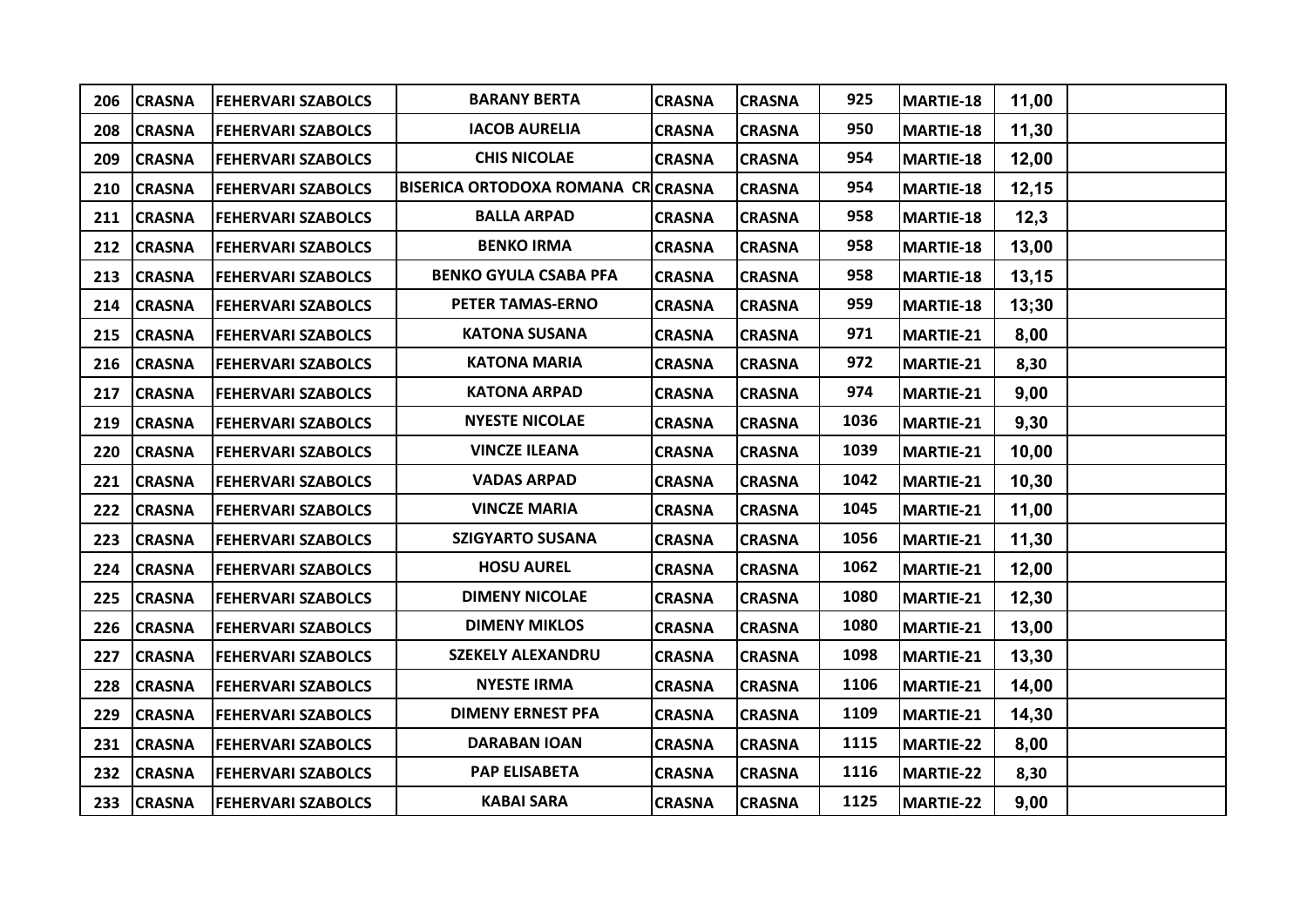|     | 234 CRASNA    | <b>FEHERVARI SZABOLCS</b> | <b>BOGYA CLARA</b>                          | <b>CRASNA</b> | <b>CRASNA</b> | 1127 | <b>MARTIE-22</b> | 9,30  |  |
|-----|---------------|---------------------------|---------------------------------------------|---------------|---------------|------|------------------|-------|--|
|     | 235 CRASNA    | <b>FEHERVARI SZABOLCS</b> | <b>BOGYA ARPAD MIKLOS</b>                   | <b>CRASNA</b> | <b>CRASNA</b> | 1127 | <b>MARTIE-22</b> | 10,00 |  |
| 236 | <b>CRASNA</b> | <b>FEHERVARI SZABOLCS</b> | <b>VINCZE CRISTINA</b>                      | <b>CRASNA</b> | <b>CRASNA</b> | 1129 | <b>MARTIE-22</b> | 10,30 |  |
| 237 | <b>CRASNA</b> | <b>FEHERVARI SZABOLCS</b> | <b>SERES MIHAI</b>                          | <b>CRASNA</b> | <b>CRASNA</b> | 1133 | <b>MARTIE-22</b> | 11,00 |  |
| 238 | <b>CRASNA</b> | <b>FEHERVARI SZABOLCS</b> | DOMOKOS I.A.ZSOLT PERSOANA FIJCRASNA        |               | <b>CRASNA</b> | 1139 | <b>MARTIE-22</b> | 11,30 |  |
| 239 | <b>CRASNA</b> | <b>FEHERVARI SZABOLCS</b> | <b>KABAI NICOLAE</b>                        | <b>CRASNA</b> | <b>CRASNA</b> | 1157 | <b>MARTIE-22</b> | 12,00 |  |
| 240 | <b>CRASNA</b> | <b>FEHERVARI SZABOLCS</b> | PAP ALEXANDRU                               | <b>CRASNA</b> | <b>CRASNA</b> | 1162 | <b>MARTIE-22</b> | 12,30 |  |
| 242 | <b>CRASNA</b> | <b>FEHERVARI SZABOLCS</b> | <b>KOCSIS ILEANA</b>                        | <b>CRASNA</b> | <b>CRASNA</b> | 1167 | <b>MARTIE-22</b> | 13,00 |  |
|     | 243 CRASNA    | <b>FEHERVARI SZABOLCS</b> | <b>SERES ARPAD</b>                          | <b>CRASNA</b> | <b>CRASNA</b> | 1187 | <b>MARTIE-22</b> | 13,30 |  |
|     | 244 CRASNA    | <b>FEHERVARI SZABOLCS</b> | <b>BOGYA ARPAD</b>                          | <b>CRASNA</b> | <b>CRASNA</b> | 1193 | <b>MARTIE-22</b> | 14,00 |  |
| 245 | <b>CRASNA</b> | <b>FEHERVARI SZABOLCS</b> | <b>JOZSA IRMA</b>                           | <b>CRASNA</b> | <b>CRASNA</b> | 1205 | <b>MARTIE-22</b> | 14,30 |  |
| 246 | <b>CRASNA</b> | <b>FEHERVARI SZABOLCS</b> | <b>PAP IRMA</b>                             | <b>CRASNA</b> | <b>CRASNA</b> | 1212 | MARTIE-23        | 8,00  |  |
| 247 | <b>CRASNA</b> | <b>FEHERVARI SZABOLCS</b> | <b>JONAS TIBOR-CSABA</b>                    | <b>CRASNA</b> | <b>CRASNA</b> | 1214 | MARTIE-23        | 8,30  |  |
| 248 | <b>CRASNA</b> | <b>FEHERVARI SZABOLCS</b> | <b>KULCSAR ENIKO</b>                        | <b>CRASNA</b> | <b>CRASNA</b> | 1216 | MARTIE-23        | 9,00  |  |
| 249 | <b>CRASNA</b> | <b>FEHERVARI SZABOLCS</b> | <b>DEZSI ARPAD</b>                          | <b>CRASNA</b> | <b>CRASNA</b> | 1231 | MARTIE-23        | 9,30  |  |
| 250 | <b>CRASNA</b> | <b>FEHERVARI SZABOLCS</b> | <b>JONAS ELISABETA</b>                      | <b>CRASNA</b> | <b>CRASNA</b> | 1306 | MARTIE-23        | 10,00 |  |
| 251 | <b>CRASNA</b> | <b>FEHERVARI SZABOLCS</b> | <b>FILEP ALEXANDRU</b>                      | <b>CRASNA</b> | <b>CRASNA</b> | 1313 | MARTIE-23        | 10,30 |  |
| 252 | <b>CRASNA</b> | <b>FEHERVARI SZABOLCS</b> | <b>BREDA ESTERA</b>                         | <b>CRASNA</b> | <b>CRASNA</b> | 1314 | MARTIE-23        | 11,00 |  |
| 254 | <b>CRASNA</b> | <b>FEHERVARI SZABOLCS</b> | <b>PAP ELISABETA</b>                        | <b>CRASNA</b> | <b>CRASNA</b> | 1316 | MARTIE-23        | 11,30 |  |
| 255 | <b>CRASNA</b> | <b>FEHERVARI SZABOLCS</b> | <b>BREDA BERTA</b>                          | <b>CRASNA</b> | <b>CRASNA</b> | 1324 | MARTIE-23        | 12,00 |  |
|     | 256 CRASNA    | <b>FEHERVARI SZABOLCS</b> | <b>BREDA CSABA</b>                          | <b>CRASNA</b> | <b>CRASNA</b> | 1324 | MARTIE-23        | 12,30 |  |
| 257 | <b>CRASNA</b> | <b>FEHERVARI SZABOLCS</b> | <b>BREDA F ELEK INTREPRINDERE FAMCRASNA</b> |               | <b>CRASNA</b> | 1324 | MARTIE-23        | 13,00 |  |
| 258 | <b>CRASNA</b> | <b>FEHERVARI SZABOLCS</b> | PAP ALEXANDRU                               | <b>CRASNA</b> | <b>CRASNA</b> | 1328 | <b>MARTIE-23</b> | 13,30 |  |
| 259 | <b>CRASNA</b> | <b>FEHERVARI SZABOLCS</b> | <b>SZUCS ALEXANDRU</b>                      | <b>CRASNA</b> | <b>CRASNA</b> | 1338 | MARTIE-23        | 14,00 |  |
|     | 260 CRASNA    | <b>FEHERVARI SZABOLCS</b> | <b>SZABO ATTILA</b>                         | <b>CRASNA</b> | <b>CRASNA</b> | 1340 | MARTIE-23        | 14,30 |  |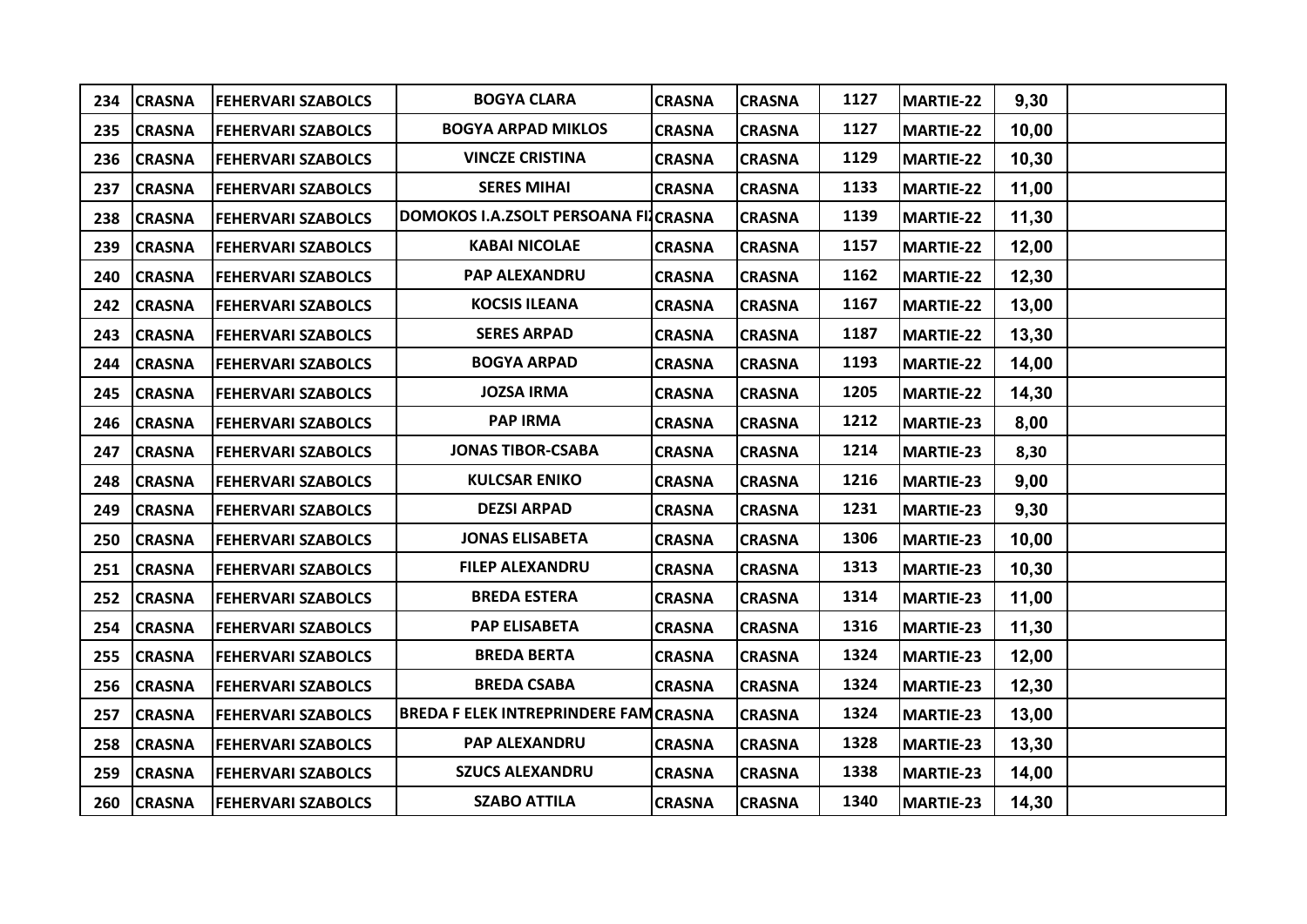| 261 | <b>CRASNA</b> | <b>FEHERVARI SZABOLCS</b> | <b>PAP NICOLAE</b>                   | <b>CRASNA</b> | <b>CRASNA</b> | 1359 | MARTIE-24 | 8,00  |  |
|-----|---------------|---------------------------|--------------------------------------|---------------|---------------|------|-----------|-------|--|
| 262 | <b>CRASNA</b> | <b>FEHERVARI SZABOLCS</b> | <b>FILEP ILEANA</b>                  | <b>CRASNA</b> | <b>CRASNA</b> | 1360 | MARTIE-24 | 8,30  |  |
| 263 | <b>CRASNA</b> | <b>FEHERVARI SZABOLCS</b> | <b>SOLYOM ATTILA</b>                 | <b>CRASNA</b> | <b>CRASNA</b> | 1370 | MARTIE-24 | 9,00  |  |
| 264 | <b>CRASNA</b> | <b>FEHERVARI SZABOLCS</b> | <b>SAMEL DEZIDERIU</b>               | <b>CRASNA</b> | <b>CRASNA</b> | 1380 | MARTIE-24 | 9,30  |  |
| 266 | <b>CRASNA</b> | <b>FEHERVARI SZABOLCS</b> | <b>LORINCZ GHEORGHE</b>              | <b>CRASNA</b> | <b>CRASNA</b> | 1383 | MARTIE-24 | 10,00 |  |
| 267 | <b>CRASNA</b> | <b>FEHERVARI SZABOLCS</b> | <b>BODIS KLARA</b>                   | <b>CRASNA</b> | <b>CRASNA</b> | 1385 | MARTIE-24 | 10,30 |  |
| 268 | <b>CRASNA</b> | <b>FEHERVARI SZABOLCS</b> | <b>SOLYOM ALEXANDRU</b>              | <b>CRASNA</b> | <b>CRASNA</b> | 1391 | MARTIE-24 | 11,00 |  |
| 269 | <b>CRASNA</b> | <b>FEHERVARI SZABOLCS</b> | <b>NYESTE ALEXANDRU</b>              | <b>CRASNA</b> | <b>CRASNA</b> | 1397 | MARTIE-24 | 11,30 |  |
| 270 | <b>CRASNA</b> | <b>FEHERVARI SZABOLCS</b> | NYESTE ZSOLT SANDOR INTREPRINICRASNA |               | <b>CRASNA</b> | 1397 | MARTIE-24 | 12,00 |  |
| 271 | <b>CRASNA</b> | <b>FEHERVARI SZABOLCS</b> | <b>HAJAS AGNETA</b>                  | <b>CRASNA</b> | <b>CRASNA</b> | 1398 | MARTIE-24 | 12,30 |  |
| 272 | <b>CRASNA</b> | <b>FEHERVARI SZABOLCS</b> | <b>HAJAS CLARA</b>                   | <b>CRASNA</b> | <b>CRASNA</b> | 1400 | MARTIE-24 | 13,00 |  |
| 273 | <b>CRASNA</b> | <b>FEHERVARI SZABOLCS</b> | <b>BOROS MIKLOS</b>                  | <b>CRASNA</b> | <b>CRASNA</b> | 1408 | MARTIE-24 | 13,30 |  |
| 274 | <b>CRASNA</b> | <b>FEHERVARI SZABOLCS</b> | <b>BOROS ARCADIU</b>                 | <b>CRASNA</b> | <b>CRASNA</b> | 1409 | MARTIE-24 | 14,00 |  |
| 275 | <b>CRASNA</b> | <b>FEHERVARI SZABOLCS</b> | <b>BOROS CLARA</b>                   | <b>CRASNA</b> | <b>CRASNA</b> | 1411 | MARTIE-24 | 14,30 |  |
| 277 | <b>CRASNA</b> | <b>FEHERVARI SZABOLCS</b> | <b>KOVACS ELISABETA</b>              | <b>CRASNA</b> | <b>CRASNA</b> | 1416 | MARTIE-25 | 8,00  |  |
| 278 | <b>CRASNA</b> | <b>FEHERVARI SZABOLCS</b> | <b>SOLYOM ARPAD</b>                  | <b>CRASNA</b> | <b>CRASNA</b> | 1433 | MARTIE-25 | 8,30  |  |
| 279 | <b>CRASNA</b> | <b>FEHERVARI SZABOLCS</b> | <b>BIRTALAN ISTVAN-ATTILA</b>        | <b>CRASNA</b> | <b>CRASNA</b> | 1440 | MARTIE-25 | 9,00  |  |
| 280 | <b>CRASNA</b> | <b>FEHERVARI SZABOLCS</b> | <b>PAP FERENC</b>                    | <b>CRASNA</b> | <b>CRASNA</b> | 1448 | MARTIE-25 | 9,30  |  |
| 281 | <b>CRASNA</b> | <b>FEHERVARI SZABOLCS</b> | <b>KATONA ALEXANDRU</b>              | <b>CRASNA</b> | <b>CRASNA</b> | 1470 | MARTIE-25 | 10,00 |  |
| 282 | <b>CRASNA</b> | <b>FEHERVARI SZABOLCS</b> | <b>BOGYA ALEXANDRU</b>               | <b>CRASNA</b> | <b>CRASNA</b> | 1476 | MARTIE-25 | 10,30 |  |
| 283 | <b>CRASNA</b> | <b>FEHERVARI SZABOLCS</b> | <b>PAP SUSANA</b>                    | <b>CRASNA</b> | <b>CRASNA</b> | 1483 | MARTIE-25 | 11,00 |  |
| 284 | <b>CRASNA</b> | <b>FEHERVARI SZABOLCS</b> | <b>KOVACS ELISABETA</b>              | <b>CRASNA</b> | <b>CRASNA</b> | 1509 | MARTIE-25 | 11,30 |  |
| 285 | <b>CRASNA</b> | <b>FEHERVARI SZABOLCS</b> | SZABO ERZSEBET-EVA PERSOANA F CRASNA |               | <b>CRASNA</b> | 1544 | MARTIE-25 | 12,00 |  |
| 286 | <b>CRASNA</b> | <b>FEHERVARI SZABOLCS</b> | <b>SZABO ARPAD</b>                   | <b>CRASNA</b> | <b>CRASNA</b> | 1544 | MARTIE-25 | 12,15 |  |
|     | 287 CRASNA    | <b>FEHERVARI SZABOLCS</b> | <b>SZABO MIHALY</b>                  | <b>CRASNA</b> | <b>CRASNA</b> | 1552 | MARTIE-25 | 12,3  |  |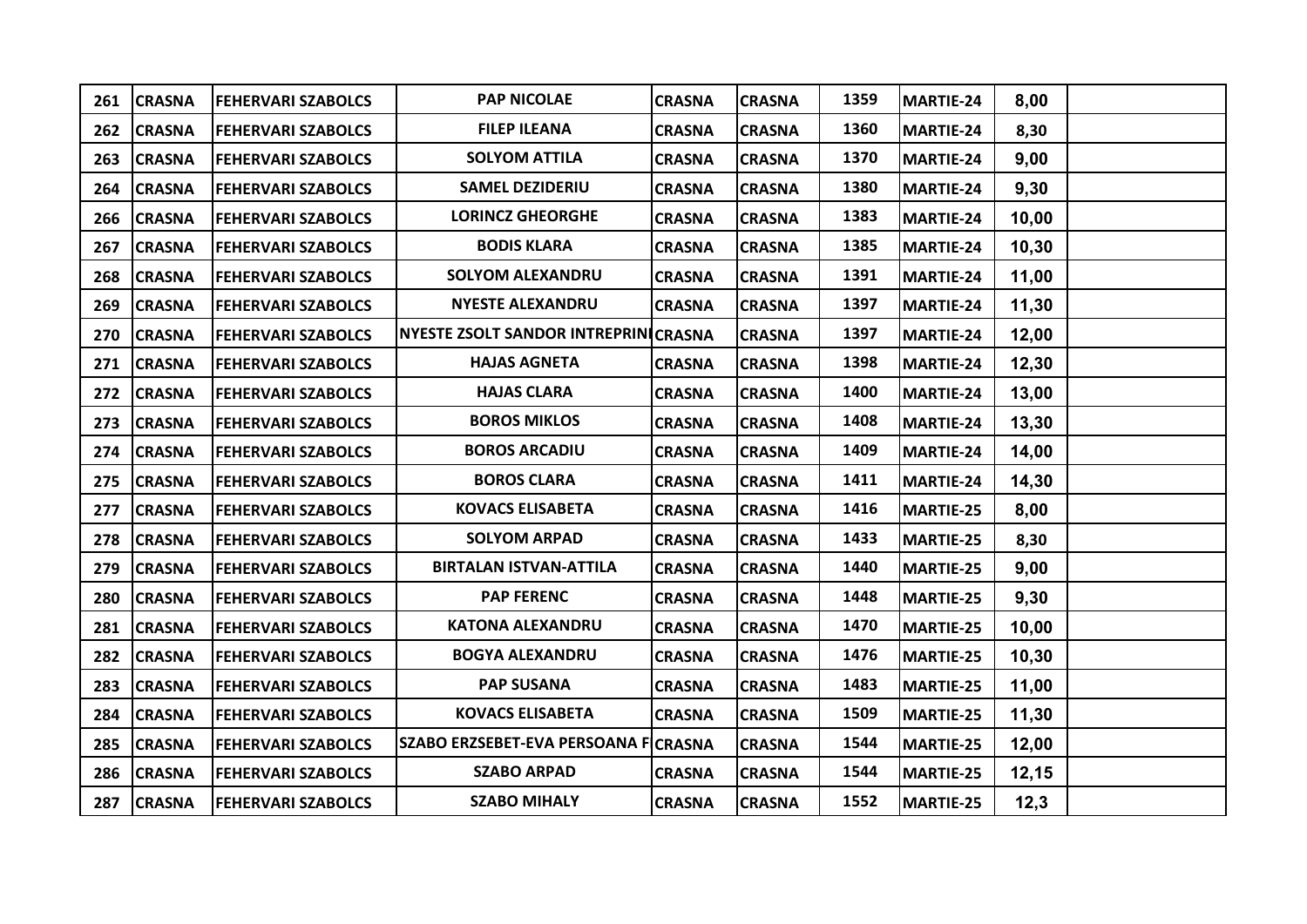| 289 | <b>CRASNA</b> | <b>FEHERVARI SZABOLCS</b> | <b>BOROS SUSANA</b>                         | <b>CRASNA</b> | <b>CRASNA</b> | 1553 | MARTIE-25         | 13,00 |  |
|-----|---------------|---------------------------|---------------------------------------------|---------------|---------------|------|-------------------|-------|--|
| 290 | <b>CRASNA</b> | <b>FEHERVARI SZABOLCS</b> | <b>FILEP ALEXANDRU</b>                      | <b>CRASNA</b> | <b>CRASNA</b> | 1562 | MARTIE-25         | 13,15 |  |
|     | 291 CRASNA    | <b>FEHERVARI SZABOLCS</b> | <b>SUTO ZOLTAN</b>                          | <b>CRASNA</b> | <b>CRASNA</b> | 1563 | MARTIE-25         | 13;30 |  |
|     | 292 CRASNA    | <b>FEHERVARI SZABOLCS</b> | <b>PAP CLARA</b>                            | <b>CRASNA</b> | <b>CRASNA</b> | 1569 | <b>MARTIE-28</b>  | 8,00  |  |
|     | 293 CRASNA    | <b>FEHERVARI SZABOLCS</b> | <b>SZUCS BEATA PFA</b>                      | <b>CRASNA</b> | <b>CRASNA</b> | 1571 | MARTIE-28         | 8,30  |  |
|     | 294 CRASNA    | <b>FEHERVARI SZABOLCS</b> | <b>BODIZS BERTA</b>                         | <b>CRASNA</b> | <b>CRASNA</b> | 1571 | MARTIE-28         | 9,00  |  |
| 295 | <b>CRASNA</b> | <b>FEHERVARI SZABOLCS</b> | <b>KOVACS CAROL</b>                         | <b>CRASNA</b> | <b>CRASNA</b> | 1573 | MARTIE-28         | 9,30  |  |
| 296 | <b>CRASNA</b> | <b>FEHERVARI SZABOLCS</b> | <b>SZABO SARA</b>                           | <b>CRASNA</b> | <b>CRASNA</b> | 1576 | MARTIE-28         | 10,00 |  |
| 297 | <b>CRASNA</b> | <b>FEHERVARI SZABOLCS</b> | <b>NAGY FRANCISC</b>                        | <b>CRASNA</b> | <b>CRASNA</b> | 1586 | MARTIE-28         | 10,30 |  |
| 298 | <b>CRASNA</b> | <b>FEHERVARI SZABOLCS</b> | <b>VIZAKNAI ARPAD</b>                       | <b>CRASNA</b> | <b>CRASNA</b> | 1609 | MARTIE-28         | 11,00 |  |
| 300 | <b>CRASNA</b> | <b>FEHERVARI SZABOLCS</b> | <b>BOROS VALENTIN</b>                       | <b>CRASNA</b> | <b>CRASNA</b> | 1619 | MARTIE-28         | 11,30 |  |
|     | 301 CRASNA    | <b>FEHERVARI SZABOLCS</b> | <b>SZABO ELISABETA</b>                      | <b>CRASNA</b> | <b>CRASNA</b> | 1641 | MARTIE-28         | 12,00 |  |
|     | 302 CRASNA    | <b>FEHERVARI SZABOLCS</b> | <b>RUSU ISTVAN -CSABA PERSOANA FICRASNA</b> |               | <b>CRASNA</b> | 1642 | MARTIE-28         | 12,30 |  |
|     | 303 CRASNA    | <b>FEHERVARI SZABOLCS</b> | <b>DIMENY SANDOR TIBOR</b>                  | <b>CRASNA</b> | <b>CRASNA</b> | 1644 | MARTIE-28         | 13,00 |  |
| 304 | <b>CRASNA</b> | <b>FEHERVARI SZABOLCS</b> | <b>NEMETH SUSANA</b>                        | <b>CRASNA</b> | <b>CRASNA</b> | 50   | <b>MARTIE-28</b>  | 13,30 |  |
| 305 | <b>CRASNA</b> | <b>FEHERVARI SZABOLCS</b> | <b>CSEKE MIHAI</b>                          | <b>CRASNA</b> | <b>CRASNA</b> | 105  | <b>MARTIE-28</b>  | 14,00 |  |
| 306 | <b>CRASNA</b> | <b>FEHERVARI SZABOLCS</b> | <b>LUCZA ERIKA-KLARA</b>                    | <b>CRASNA</b> | <b>CRASNA</b> | 198  | <b>MARTIE-28</b>  | 14,30 |  |
| 307 | <b>CRASNA</b> | <b>FEHERVARI SZABOLCS</b> | <b>LUCZA ILEANA</b>                         | <b>CRASNA</b> | <b>CRASNA</b> | 199  | <b>APRILIE-29</b> | 8,00  |  |
| 308 | <b>CRASNA</b> | <b>FEHERVARI SZABOLCS</b> | <b>PAP ERZSEBET</b>                         | <b>CRASNA</b> | <b>CRASNA</b> | 218  | <b>APRILIE-29</b> | 8,30  |  |
| 309 | <b>CRASNA</b> | <b>FEHERVARI SZABOLCS</b> | <b>PAP ALEXANDRU</b>                        | <b>CRASNA</b> | <b>CRASNA</b> | 219  | <b>APRILIE-29</b> | 9,00  |  |
| 310 | <b>CRASNA</b> | <b>FEHERVARI SZABOLCS</b> | <b>SZILVESZTER VILHELM</b>                  | <b>CRASNA</b> | <b>CRASNA</b> | 302  | <b>APRILIE-29</b> | 9,30  |  |
| 312 | <b>CRASNA</b> | <b>FEHERVARI SZABOLCS</b> | <b>SALAJAN ERZSEBET-TUNDE</b>               | <b>CRASNA</b> | <b>CRASNA</b> | 358  | <b>APRILIE-29</b> | 10,00 |  |
|     | 313 CRASNA    | <b>FEHERVARI SZABOLCS</b> | <b>BOLDIZSAR ARPAD-BOTOND</b>               | <b>CRASNA</b> | <b>CRASNA</b> | 469  | <b>APRILIE-29</b> | 10,30 |  |
|     | 314 CRASNA    | <b>FEHERVARI SZABOLCS</b> | <b>SUTO OBED-ATTILA</b>                     | <b>CRASNA</b> | <b>CRASNA</b> | 515  | <b>APRILIE-29</b> | 11,00 |  |
|     | 315 CRASNA    | <b>FEHERVARI SZABOLCS</b> | <b>VIDER ENIKO</b>                          | <b>CRASNA</b> | <b>CRASNA</b> | 516  | <b>APRILIE-29</b> | 11,30 |  |